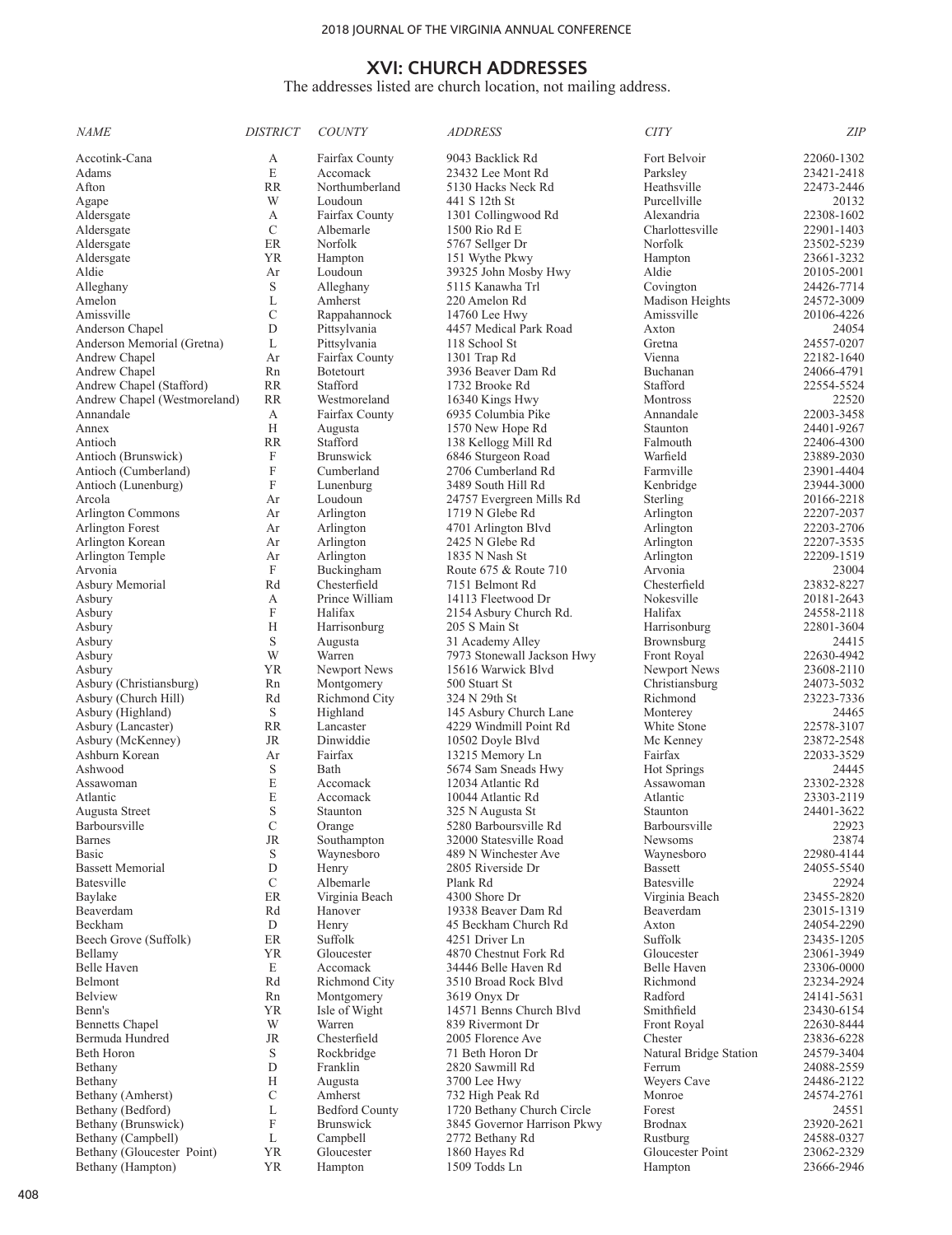| <i>NAME</i>                                  | <b>DISTRICT</b>  | <b>COUNTY</b>                  | <b>ADDRESS</b>                                         | <b>CITY</b>                      | <b>ZIP</b>               |
|----------------------------------------------|------------------|--------------------------------|--------------------------------------------------------|----------------------------------|--------------------------|
| Bethany (Isle of Wight)                      | <b>YR</b>        | Isle of Wight                  | 15175 Bethany Church Road                              | Smithfield                       | 23430-1327               |
| Bethany (Norwood)                            | $\mathcal{C}$    | Nelson                         | 386 Findlay Gap Dr                                     | Wingina                          | 24599-3017               |
| Bethany (Purcellville)                       | W                | Loudoun                        | 100 W Main St                                          | Purcellville                     | 20132-3023               |
| Bethany (Reedville)                          | <b>RR</b>        | Northumberland                 | 454 Main Street                                        | Reedville                        | 22539                    |
| Bethany-Ebenezer                             | L                | Pittsylvania                   | 663 Dearing Ford Rd                                    | <b>Lynch Station</b>             | 24571                    |
| Bethel                                       | E                | Accomack                       | 6369 Occohannock Neck Rd                               | Jamesville                       | 23398-0000               |
| Bethel<br>Bethel                             | ER<br><b>RR</b>  | Virginia Beach<br>Lancaster    | 465 Princess Anne Rd<br>142 Old Bethel Rd              | Virginia Beach<br>Lively         | 23457-1231<br>22507      |
| Bethel                                       | <b>RR</b>        | Caroline                       | 17380 Dawn Blvd                                        | Hanover                          | 23069-2032               |
| Bethel                                       | Rn               | Craig                          | 11599 Cumberland Gap Road                              | New Castle                       | 24127                    |
| Bethel (Amelia)                              | F                | Amelia                         | 6800 S Genito Rd                                       | Jetersville                      | 23922                    |
| Bethel (Appomattox)                          | L                | Appomattox                     | 7262 Stonewall Rd                                      | Concord                          | 24538-3634               |
| Bethel (Brunswick)                           | F                | Brunswick                      | 31 Church St                                           | Alberta                          | 23821-2001               |
| Bethel (Buckingam)                           | $\boldsymbol{F}$ | Buckingham                     | <b>RR 640</b>                                          | Dillwyn                          | 23936                    |
| Bethel (Fauquier)                            | А                | Fauquier                       | 6903 Blantyre Rd                                       | Warrenton                        | 20187-7151               |
| Bethel (Hy)                                  | D<br>W           | Pittsylvania<br>Loudoun        | 4749 Morgan Ford Road<br>41799 Stumptown Rd            | Ridgeway<br>Leesburg             | 24148<br>20176-6068      |
| Bethel (Loudoun)<br>Bethel (Mathews)         | <b>YR</b>        | Mathews                        | 1581 Garden Creek Rd                                   | Mathews                          | 23109-2040               |
| Bethel (Nottoway)                            | F                | Nottoway                       | 4950 Cellar Creek Rd                                   | Blackstone                       | 23824-3604               |
| Bethel (Oilville)                            | Rd               | Goochland                      | 1981 Cardwell Rd                                       | Oilville                         | 23129                    |
| Bethel (Rochelle)                            | $\mathcal{C}$    | Madison                        | 71 Bethel Ln                                           | Rochelle                         | 22738                    |
| Bethel (Warren)                              | W                | Warren                         | 49 Kendrick Ford Rd                                    | Front Royal                      | 22630-8526               |
| Bethel (Woodbridge)                          | А                | Prince William                 | 13506 Minnieville Rd                                   | Woodbridge                       | 22192-4203               |
| Bethesda                                     | L                | <b>Bedford County</b>          | 14340 Wyatts Way                                       | Huddleston                       | 24104-4137               |
| <b>Bethia</b>                                | <b>JR</b>        | Chesterfield                   | 10700 Winterpock Rd                                    | Chesterfield                     | 23832-2447               |
| Bethlehem<br>Bethlehem                       | D<br>S           | Franklin<br>Augusta            | 2101 Goose Dam Road<br>748 Trimbles Mill Rd            | Rocky Mount<br>Swoope            | 24151-3378<br>24479-2114 |
| Bethlehem (Concord)                          | L                | Campbell                       | 42 Phoebe Pond Rd                                      | Concord                          | 24538                    |
| Bethlehem (Hayes)                            | <b>YR</b>        | Gloucester                     | 2101 Mark Pine Road                                    | Hayes                            | 23072                    |
| Bethlehem (Moneta)                           | L                | <b>Bedford County</b>          | 13586 S Old Moneta Rd                                  | Moneta                           | 24121-6210               |
| Bethlehem (Nelson)                           | $\mathcal{C}$    | Nelson                         | 7539 Patrick Henry Hwy                                 | Roseland                         | 22967                    |
| Bethlehem (Orange)                           | $\mathcal{C}$    | Orange                         | 23258 Village Rd                                       | Unionville                       | 22567                    |
| Bethsaida                                    | $\mathcal{C}$    | Madison                        | 1014 Ridgeview                                         | Brightwood                       | 22715                    |
| Beulah                                       | $\mathbf F$      | Prince Edward                  | 12380 County Line Rd                                   | Keysville                        | 23947-4416               |
| Beulah<br>Beulah                             | Rd<br><b>YR</b>  | Chesterfield<br>Mathews        | 6930 Hopkins Rd<br>5555 New Point Comfort Hwy          | North Chesterfield<br>Susan      | 23234-6253<br>23163-2110 |
| <b>Beverley Hills</b>                        | А                | Alexandria                     | 3512 Old Dominion Blvd                                 | Alexandria                       | 22305-1322               |
| <b>Binghams</b>                              | $\mathcal{C}$    | Albemarle                      | 204 Church Ln                                          | Dyke                             | 22935                    |
| Blacksburg                                   | Rn               | Montgomery                     | 111 Church St SE                                       | Blacksburg                       | 24060-4801               |
| Blandford                                    | <b>JR</b>        | Prince George                  | 11607 S Crater Rd                                      | South Prince George              | 23805-7430               |
| <b>Bloxom Mission</b>                        | E                | Accomack                       | 25585 Shoremain Dr                                     | Bloxom                           | 23308                    |
| <b>Blue Grass-Central</b>                    | $\mathbf S$      | Highland                       | 3080 Blue Grass Valley Rd                              | <b>Blue Grass</b>                | 24413-2001               |
| Bluemont                                     | W                | Loudoun                        | 33843 Snickersville Tpke                               | <b>Bluemont</b>                  | 20135-1737               |
| <b>Bluff Point</b><br>Bon Air                | <b>RR</b><br>Rd  | Northumberland<br>Chesterfield | 321 Irvington Rd<br>1645 Buford Rd                     | Kilmarnock<br>North Chesterfield | 22482-9533<br>23235-4274 |
| <b>Bonsack</b>                               | Rn               | Roanoke County                 | 4493 Bonsack Rd                                        | Roanoke                          | 24012-7009               |
| Boones Mill                                  | Rn               | Franklin County                | Church Street                                          | <b>Boones Mill</b>               | 24065                    |
| <b>Boonsboro</b>                             | L                | Lynchburg                      | 6205 Boonsboro Rd                                      | Lynchburg                        | 24503-3805               |
| Boulevard                                    | Rd               | Richmond                       | 321 N Boulevard                                        | Richmond                         | 23220-4008               |
| <b>Bowling Green</b>                         | <b>RR</b>        | Caroline                       | 112 S Main St                                          | <b>Bowling Green</b>             | 22427-9421               |
| Boyce                                        | W                | Clarke                         | 8 Old Chapel Ave                                       | Boyce                            | 22620-0233               |
| Boydton<br><b>Boykins</b>                    | F<br><b>JR</b>   | Mecklenburg<br>Southampton     | 25 Bank St.<br>32167 Main Street                       | Boydton<br>Boykins               | 23917-0038<br>23827-9996 |
| <b>Braddock Street</b>                       | W                | Winchester                     | 115 Wolfe St                                           | Winchester                       | 22601-4133               |
| <b>Branchville</b>                           | <b>JR</b>        | Southampton                    | 15287 Darden St                                        | <b>Branchville</b>               | 23828-2241               |
| Brandermill                                  | Rd               | Chesterfield                   | 4500 Millridge Pkwy                                    | Midlothian                       | 23112-4916               |
| Bridgewater                                  | H                | Rockingham                     | 219 N Main St                                          | Bridgewater                      | 22812-1339               |
| <b>Brodnax</b>                               | $\mathbf F$      | <b>Brunswick</b>               | 29 Dorina Ave                                          | Brodnax                          | 23920-2433               |
| <b>Brookland</b>                             | Rd               | Henrico                        | 2501 Staples Mill Rd                                   | Richmond                         | 23230-2521               |
| Brookneal<br><b>Brosville</b>                | L<br>D           | Campbell                       | 119 Church St                                          | <b>Brookneal</b><br>Danville     | 24528-3120               |
| <b>Browns</b> Chapel                         | $\mathbf F$      | Pittsylvania<br>Buckingham     | 121 Long Cir<br>236 Rocky Mountain Rd                  | Dillwyn                          | 24541-0867<br>23936-2642 |
| <b>Browns Cove</b>                           | C                | Albemarle                      | 5147 Browns Gap Tpke                                   | Crozet                           | 22932-1612               |
| Brucetown                                    | W                | Frederick                      | 2161 Brucetown Rd                                      | Clear Brook                      | 22624-1216               |
| Bruen Chapel                                 | Ar               | Fairfax County                 | 3035 Cedar Ln                                          | Fairfax                          | 22031-2100               |
| Buckhall                                     | А                | Prince William                 | 10251 Moore Dr                                         | Manassas                         | 20111-2556               |
| <b>Burke</b>                                 | А                | Fairfax County                 | 6200 Burke Centre Pkwy                                 | Burke                            | 22015-3019               |
| Burnsville                                   | $\mathbf S$      | Bath                           | 9280 Tower Hill Rd                                     | Burnsville                       | 24487                    |
| <b>Burnt Chimney</b><br><b>Burnt Factory</b> | D<br>W           | Franklin<br>Frederick          | 6625 Booker T Washington Hwy<br>1943 Jordan Springs Rd | Wirtz<br>Stephenson              | 24184-4128<br>22656-2116 |
| Butterwood                                   | F                | Nottoway                       | 709 S Main St                                          | Blackstone                       | 23824-2605               |
| <b>Byrd Chapel</b>                           | $\mathbf C$      | Louisa                         | 5317 Venable Rd                                        | Kents Store                      | 23084-2402               |
| Calloway                                     | Ar               | Arlington                      | 5000 Lee Hwy                                           | Arlington                        | 22207-2514               |
| Calvary                                      | Ar               | Arlington                      | 2315 S Grant St                                        | Arlington                        | 22202-2548               |
| Calvary                                      | $\mathbf D$      | Halifax                        | 2194 Calvary Rd                                        | Alton                            | 24520-3496               |
| Calvary                                      | E                | Accomack                       | 21457 Hopkins Rd                                       | Parksley                         | 23421-2345               |
| Calvary                                      | <b>RR</b>        | Richmond County                | 4530 Oakland Rd                                        | Farnham                          | 22460-2407               |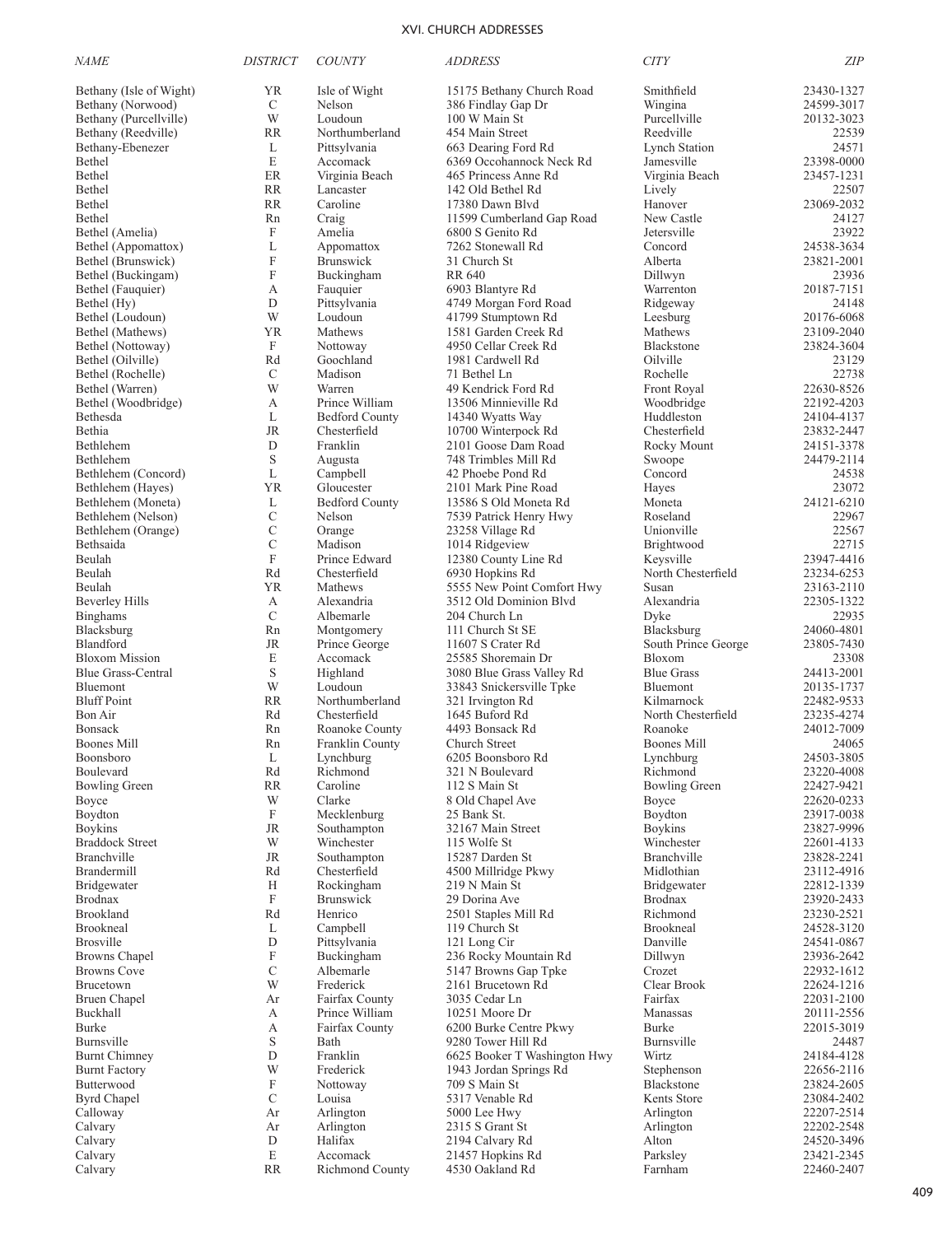| <b>NAME</b>                             | <b>DISTRICT</b>           | <b>COUNTY</b>                      | <b>ADDRESS</b>                               | <b>CITY</b>                   | <b>ZIP</b>               |
|-----------------------------------------|---------------------------|------------------------------------|----------------------------------------------|-------------------------------|--------------------------|
| Calvary                                 | Rd                        | Richmond                           | 1637 Williamsburg Rd                         | Richmond                      | 23231-1543               |
| Calvary (Campbell)                      | L                         | Campbell                           | 1152 Burnbridge Rd                           | Forest                        | 24551-3802               |
| Calvary (Christiansburg)                | Rn                        | Montgomery                         | 1200 S Franklin St                           | Christiansburg                | 24073-4410               |
| Calvary (Salem)                         | Rn                        | Salem                              | 849 Hemlock Rd                               | Salem                         | 24153-5642               |
| Calvary (Stuarts Drafts)                | S                         | Augusta                            | 2179 Stuarts Draft Hwy                       | <b>Stuarts Draft</b>          | 24477-3102               |
| Cameron                                 | А                         | Fairfax County                     | 3130 Franconia Rd                            | Alexandria                    | 22310-2315               |
| Capeville<br>Caplingers                 | E<br>H                    | Northampton<br>Rockingham          | 4410 Capeville Dr<br>20588 Criders Road      | Capeville<br><b>Fulks Run</b> | 23313-0000<br>22830      |
| Capron                                  | <b>JR</b>                 | Southampton                        | 23118 Main St                                | Capron                        | 23829-2546               |
| Carmel                                  | <b>RR</b>                 | Westmoreland                       | 5729 Sandy Point Road                        | Kinsale                       | 22488                    |
| Carroll Memorial                        | D                         | Henry                              | 403 Axton Road                               | Axton                         | 24054-0132               |
| Carsley                                 | JR                        | Surry                              | 5609 Carsley Road                            | Waverly                       | 23890-9400               |
| Carson                                  | JR                        | Dinwiddie                          | 17407 Halligan Park Rd                       | Carson                        | 23830-0007               |
| Cascade                                 | D                         | Pittsylvania                       | 6540 Cascade Road                            | Cascade                       | 24069                    |
| Catawba                                 | Rn                        | Roanoke County                     | 4962 Catawba Creek Rd                        | Catawba                       | 24070-2102               |
| Cave Spring                             | Rn<br>F                   | Roanoke County                     | 4505 Hazel Dr                                | Roanoke                       | 24018-3927               |
| Cedar Grove<br>Cedar Grove              | H                         | Halifax<br>Harrisonburg            | 4079 Cedar Grove Rd<br>1712 Smithland Rd     | Alton<br>Harrisonburg         | 24520-3165<br>22802-9355 |
| Centenary                               | ER                        | Portsmouth                         | 3312 Cedar Ln                                | Portsmouth                    | 23703-4104               |
| Centenary                               | L                         | Lynchburg                          | 1501 Rivermont Ave                           | Lynchburg                     | 24503-1613               |
| Centenary                               | Rd                        | Richmond                           | 411 E Grace St                               | Richmond                      | 23219-1837               |
| Centenary (Appomattox)                  | F                         | Appomattox                         | 295 Rolling Hill Rd                          | Madisonville                  | 23958                    |
| Centenary (Buckingham)                  | $\boldsymbol{\mathrm{F}}$ | Buckingham                         | 12247 S Constitution Rte                     | Scottsville                   | 24590-5435               |
| Centenary (Chase City)                  | $\boldsymbol{\mathrm{F}}$ | Mecklenburg                        | 350 N Marshall St                            | Chase City                    | 23924-1735               |
| Centenary (Chesterfield)                | JR                        | Chesterfield                       | 11211 Beaver Bridge Rd                       | Chesterfield                  | 23838-1430               |
| Centenary (Jarratt)                     | JR                        | Greensville                        | 303 S Braxton Ave                            | Jarratt                       | 23867-9007               |
| Center Point<br>Central                 | L<br>Ar                   | <b>Bedford County</b><br>Arlington | 1177 Timber Ridge Road<br>4201 Fairfax Dr    | Bedford<br>Arlington          | 24523-3326<br>22203-1606 |
| Central                                 | Rd                        | Richmond                           | 1211 Porter St                               | Richmond                      | 23224-2153               |
| Central                                 | Rn                        | Salem                              | 428 S College Ave                            | Salem                         | 24153-5056               |
| Central (Clifton Forge)                 | S                         | Clifton Forge                      | 414 Main St                                  | Clifton Forge                 | 24422-1165               |
| Central (Hampton)                       | YR                        | Hampton                            | 225 Chapel St                                | Hampton                       | 23669-4021               |
| Central (Mathews)                       | YR                        | Mathews                            | 121 Church Street                            | Mathews                       | 23109                    |
| Central (Staunton)                      | S                         | Staunton                           | 14 N Lewis St                                | Staunton                      | 24401-4213               |
| Centreville                             | Ar                        | Fairfax County                     | 6400 Old Centreville Rd                      | Centreville                   | 20121-2628               |
| Chamberlayne Heights                    | Rd                        | Henrico                            | 6100 Chamberlayne Rd                         | Richmond                      | 23227-1919               |
| Charity<br>Charles Wesley               | ER<br>Ar                  | Virginia Beach<br>Fairfax County   | 4080 Charity Neck Rd<br>6817 Dean Dr         | Virginia Beach<br>McLean      | 23457-1543<br>22101-5442 |
| Charlotte Ct House                      | F                         | Charlotte                          | 240 David Bruce Ave.                         | Drakes Branch                 | 23937-2960               |
| Chatham Heights                         | D                         | Henry                              | 1817 Old Chatham Rd                          | Martinsville                  | 24112-0951               |
| Cheriton                                | E                         | Northampton                        | 21331 Bayside Rd                             | Cheriton                      | 23316-0000               |
| Cherry Grove                            | H                         | Rockingham                         | 10459 Cherry Grove Road                      | Singers Glen                  | 22850                    |
| Cherry Hill                             | F                         | Halifax                            | 1220 E Hyco Rd                               | South Boston                  | 24592-6536               |
| Cherrydale                              | Ar                        | Arlington                          | 3701 Lorcom Ln                               | Arlington                     | 22207-5150               |
| Cherryvale                              | S                         | Staunton                           | 709 Cherry Hill Dr                           | Staunton                      | 24401-1912               |
| Chester<br>Chesterbrook                 | JR                        | Chesterfield                       | 12132 Percival St                            | Chester<br>McLean             | 23831-4739<br>22101-4815 |
| Chestnut Hill                           | Ar<br>L                   | Fairfax County<br>Lynchburg        | 1711 Kirby Rd<br>4660 Fort Ave               | Lynchburg                     | 24502-5038               |
| Chestnut Memorial                       | YR                        | Newport News                       | 1024 Harpersville Rd                         | Newport News                  | 23601-1010               |
| Christ Crossman                         | Ar                        | Falls Church                       | 384 N Washington St                          | Falls Church                  | 22046-3431               |
| Christ                                  | А                         | Fairfax County                     | 7600 Ox Rd                                   | <b>Fairfax Station</b>        | 22039-2527               |
| Christ                                  | E                         | Accomack                           | 6253 Church St                               | Chincoteague                  | 23336-2454               |
| Christ                                  | ER                        | Norfolk                            | 1601 E Bayview Blvd                          | Norfolk                       | 23503-3207               |
| Christ                                  | Н                         | Page                               | 211 Central Ave                              | Shenandoah                    | 22849-1526               |
| Christ                                  | Rd                        | Henrico<br>Staunton                | 6818 W Grace St<br>1512 Churchville Ave      | Richmond                      | 23226-2831               |
| Christ<br>Christ                        | S<br><b>YR</b>            | Newport News                       | 133 Deep Creek Rd                            | Staunton<br>Newport News      | 24401-1720<br>23606-2219 |
| Christ (Covington)                      | S                         | Covington                          | 200 E Fudge St                               | Covington                     | 24426-1615               |
| Christ's Community Fellowship           | L                         | Lynchburg City                     | 2420 Memorial Ave                            | Lynchburg                     | 24501-2620               |
| Christian Newcomer                      | H                         | Shenandoah                         | 3520 N Main St                               | <b>Toms Brook</b>             | 22660-1710               |
| Church of the Good Shepherd             | Ar                        | Fairfax County                     | 2351 Hunter Mill Rd                          | Vienna                        | 22181-3005               |
| Claremont                               | <b>JR</b>                 | Surry                              | 274 Bailey Street                            | Claremont                     | 23899-0241               |
| Clarendon                               | Ar                        | Arlington                          | 606 N Irving St                              | Arlington                     | 22201-2004               |
| Clarksbury                              | YR                        | Middlesex                          | 15924 General Puller Hwy                     | Hardyville                    | 23070                    |
| Clover Hill<br>Clover                   | Н<br>F                    | Rockingham                         | 3169 Clover Hill Rd                          | Dayton<br>Clover              | 22821-2542<br>24534-3293 |
| Cokesbury                               | А                         | Halifax<br>Prince William          | 213 S Main St<br>14806 Blackburn Rd          | Woodbridge                    | 22191-3432               |
| Coles Point                             | <b>RR</b>                 | Westmoreland                       | 3944 Coles Point Road                        | Hague                         | 22469                    |
| Collierstown                            | S                         | Rockbridge                         | 3998 Collierstown Rd                         | Lexington                     | 24450-6631               |
| Colonial Beach                          | <b>RR</b>                 | Westmoreland                       | 1 Washington Ave                             | Colonial Beach                | 22443-1511               |
| Columbia Furnace                        | H                         | Shenandoah                         | 19 Union Forge Church Rd                     | Edingburg                     | 22824                    |
| Community of Faith                      | Ar                        | Fairfax County                     | 13224 Franklin Farm Rd                       | Herndon                       | 20171-4034               |
| Community                               | Ar                        | Arlington                          | 1701 N Bryan St                              | Arlington                     | 22201-4015               |
| Community                               | ER                        | Portsmouth                         | 37 Cherry Rd                                 | Portsmouth                    | 23701-2060               |
| Community<br>Community (Virginia Beach) | S<br>ER                   | Augusta<br>Virginia Beach          | 229 Cedar Green Rd<br>1072 Old Kempsville Rd | Staunton<br>Virginia Beach    | 24401-5425<br>23464-5561 |
| Concord                                 | D                         | Patrick                            | 1497 Concord Church Rd                       | Stuart                        | 24171-4773               |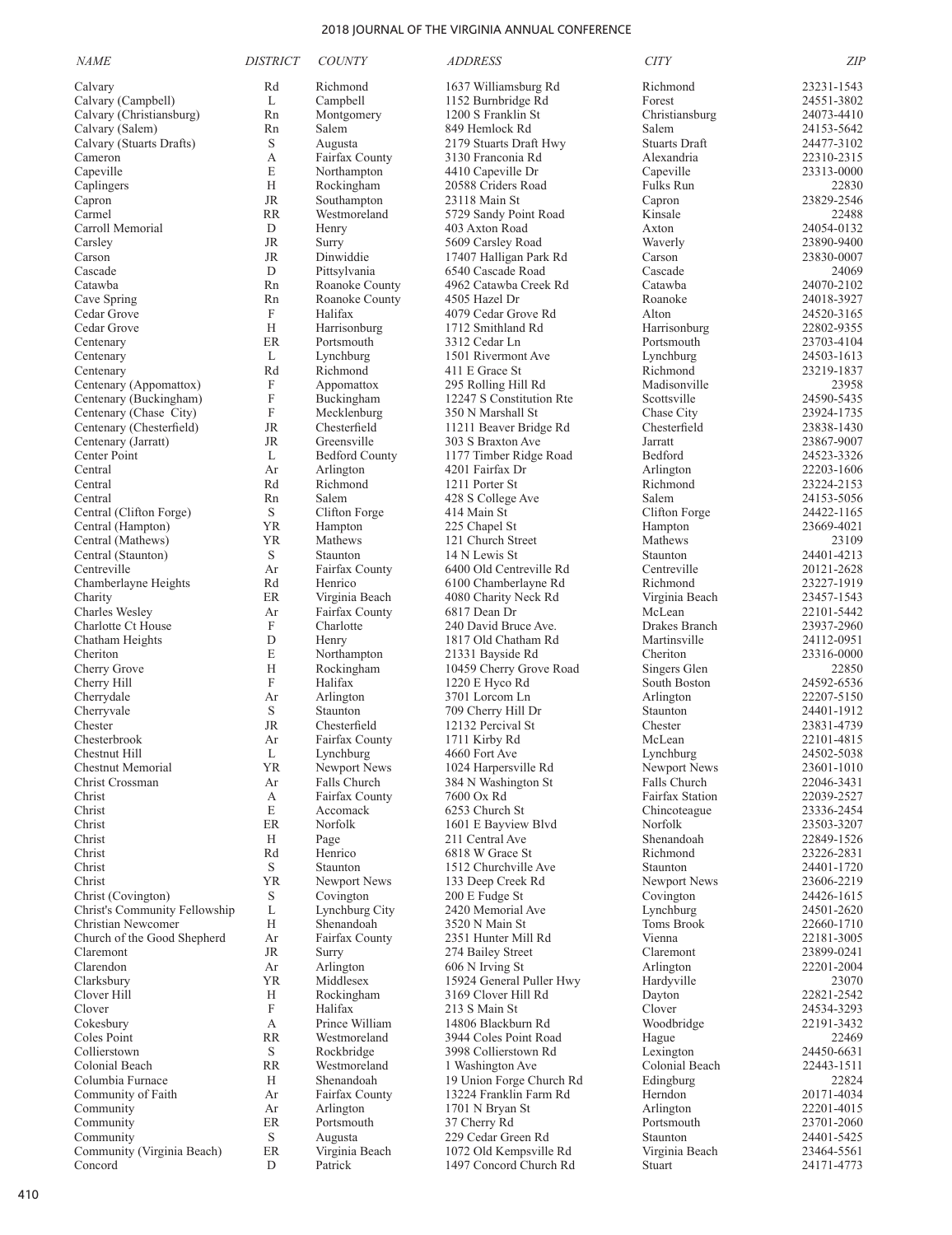| <i>NAME</i>                      | <b>DISTRICT</b>                        | <b>COUNTY</b>               | <i>ADDRESS</i>                                   | <b>CITY</b>                 | <b>ZIP</b>               |
|----------------------------------|----------------------------------------|-----------------------------|--------------------------------------------------|-----------------------------|--------------------------|
| Concord (Pittsylvania)           | D                                      | Pittsylvania                | 2880 Concord Rd                                  | Chatham                     | 24531-5250               |
| Concord (Sussex)                 | <b>JR</b>                              | <b>Sussex</b>               | 16703 Walker's Mill Rd                           | <b>Stony Creek</b>          | 23882-2616               |
| Cool Spring                      | W                                      | Fauquier                    | 322 Cobbler Mountain Road                        | Delaplane                   | 20144                    |
| Copper Hill                      | Rn                                     | Floyd                       | 125 Hummingbird Lane SE                          | Check                       | 24072                    |
| Corinth                          | JR                                     | Dinwiddie                   | 8721 Claystreet Rd                               | Ford                        | 23850-2347               |
| Corinth (Goochland)              | Rd                                     | Goochland                   | 4997 Saint Pauls Church Rd                       | Goochland                   | 23063-3423               |
| Corinth (Sandston)               | Rd                                     | Henrico                     | 23 W Williamsburg Rd                             | Sandston                    | 23150-2009               |
| Court Street (Lynchburg)         | L                                      | Lynchburg                   | 621 Court St                                     | Lynchburg                   | 24504-1311               |
| Courthouse Community             | ER                                     | Virginia Beach              | 2708 Princess Anne Rd                            | Virginia Beach              | 23456-2510               |
| Courtland                        | <b>JR</b>                              | Southampton                 | 22416 Main St                                    | Courtland                   | 23837-1027               |
| Cove                             | L                                      | <b>Bedford County</b>       | 1082 Walker Rd                                   | Coleman Falls               | 24536-2527               |
| Covenant<br>Craddockville        | ER<br>E                                | Chesapeake<br>Accomack      | 2004 Dock Landing Rd<br>33464 Boston Rd          | Chesapeake<br>Craddockville | 23321-3512<br>23341-0000 |
| Crafts                           | D                                      | Franklin                    | 30 Crafts Ln                                     | Glade Hill                  | 24092-3978               |
| Cranford                         | А                                      | Fairfax County              | 9912 Colchester Rd                               | Lorton                      | 22199                    |
| Crawford                         | <b>JR</b>                              | Dinwiddie                   | 20816 Carson Rd                                  | Dinwiddie                   | 23841-3357               |
| Creaseys Chapel                  | D                                      | Patrick                     | 73 Creasey's Chapel Road                         | Stuart                      | 24171-4948               |
| Crenshaw (Blackstone)            | F                                      | Nottoway                    | 200 Church St                                    | Blackstone                  | 23824-1704               |
| Crewe                            | F                                      | Nottoway                    | 607 E Georgia Ave                                | Crewe                       | 23930-1606               |
| Crimora                          | H                                      | Augusta                     | 1691 Crimora-New Hope Rd                         | Crimora                     | 24431                    |
| <b>Crockett Springs</b>          | Rn                                     | Montgomery                  | 2780 Crockett Springs Rd                         | Shawsville                  | 24162-1638               |
| Crooks Memorial                  | YR                                     | York                        | 204 Cook Rd                                      | Yorktown                    | 23690-9637               |
| Crossroads                       | Ar                                     | Loudoun                     | 43454 Crossroads Dr                              | Ashburn                     | 20147-7778               |
| Crossroads                       | ER                                     | Portsmouth                  | 1800 Rodman Road                                 | Portsmouth                  | 23707                    |
| Crozet                           | C                                      | Albemarle                   | 1156 Crozet Ave                                  | Crozet                      | 22932-3130               |
| Crums                            | W                                      | Clarke                      | 2832 Crums Church Rd                             | Berryville                  | 22611-2010               |
| Culmore                          | Ar                                     | Fairfax County              | 3400 Charles St                                  | Falls Church                | 22041                    |
| Culpeper                         | $\mathcal{C}$                          | Culpeper                    | 1233 Oaklawn Dr                                  | Culpeper                    | 22701-3331               |
| Cunningham                       | $\mathcal{C}$                          | Fluvanna                    | 3389 Thomas Jefferson Pkwy                       | Palmyra                     | 22963-4146               |
| Dahlgren                         | <b>RR</b>                              | King George                 | 17080 14th St                                    | Dahlgren                    | 22448-1797               |
| Dayton                           | Н                                      | Rockingham                  | 215 Ashby St                                     | Dayton                      | 22821-9555               |
| Deep Creek                       | ER<br>А                                | Chesapeake<br>Alexandria    | 141 George Washington Hwy N<br>100 E Windsor Ave | Chesapeake<br>Alexandria    | 23323-1801<br>22301-1316 |
| Del Ray<br>Discovery             | Rd                                     | Henrico                     | 13000 Gayton Rd                                  | Richmond                    | 23233-6952               |
| Doe Hill                         | S                                      | Highland                    | 7616 Doe Hill Rd                                 | Doe Hill                    | 24433                    |
| Donovan Memorial                 | H                                      | Rockingham                  | 9788 Singers Glen Rd                             | Singers Glen                | 22850-2423               |
| Downings                         | E                                      | Accomack                    | 7261 Lankford Hwy                                | Oak Hall                    | 23416-2209               |
| Dranesville                      | Ar                                     | Fairfax County              | 1089 Liberty Meeting Ct                          | Herndon                     | 20170-2369               |
| Drewryville                      | <b>JR</b>                              | Southampton                 | 22394 Drewry Rd                                  | Drewryville                 | 23844-2091               |
| Drummondtown                     | E                                      | Accomack                    | 23457 Drummondtown Rd                            | Accomac                     | 23301-0000               |
| Dulin                            | Ar                                     | Falls Church                | 513 E Broad St                                   | Falls Church                | 22046-3508               |
| Dumfries                         | А                                      | Prince William              | 3890 Cameron St                                  | Dumfries                    | 22026-2320               |
| Duncan Memorial (Ashland)        | Rd                                     | Hanover                     | 201 Henry St                                     | Ashland                     | 23005-1607               |
| Duncan Memorial (Berryville)     | W                                      | Clarke                      | 210 E Main St                                    | Berryville                  | 22611-1304               |
| Dunns Chapel                     | Rd                                     | Hanover                     | 17022 Dunns Chapel Rd                            | Montpelier                  | 23192-3021               |
| Eagle Rock                       | Rn                                     | Botetourt                   | 14565 Church St                                  | Eagle Rock                  | 24085-3683               |
| Earlys Chapel                    | L                                      | Campbell                    | 8299 Village Hwy                                 | Concord                     | 24538-2433               |
| East Point                       | H                                      | Rockingham                  | 3209 East Point Road                             | Elkton<br>Boydton           | 22827                    |
| Easters<br>Eastland              | $\boldsymbol{\mathrm{F}}$<br><b>RR</b> | Mecklenburg<br>Spotsylvania | 2770 Easters Rd.<br>10718 Courthouse Rd          | Fredericksburg              | 23917-0038<br>22407-7794 |
| Ebenezer                         | C                                      | Louisa                      | 3092 Oakland Rd                                  | Louisa                      | 23093-4918               |
| Ebenezer                         | ER                                     | Suffolk                     | 1589 Steeple Dr                                  | Suffolk                     | 23433-1615               |
| Ebenezer                         | JR                                     | <b>Brunswick</b>            | 678 Barley Road                                  | Valentines                  | 23887                    |
| Ebenezer                         | L                                      | <b>Bedford County</b>       | 1118 Ebeneezer Rd                                | Bedford                     | 24523-6566               |
| Ebenezer                         | <b>RR</b>                              | Stafford                    | 161 Embrey Mill Rd                               | Stafford                    | 22554-6811               |
| Ebenezer                         | Rn                                     | Botetourt                   | 85 Nace Rd                                       | Troutville                  | 24175-3859               |
| Ebenezer                         | W                                      | Loudoun                     | 11592 Harpers Ferry Rd                           | Purcellville                | 20132-1900               |
| Ebenezer (Oldhams)               | <b>RR</b>                              | Westmoreland                | 144 Ebenezer Church Road                         | Oldhams                     | 22529                    |
| Ebenezer (Rockbridge)            | S                                      | Rockbridge                  | 73 McCurdy Ln                                    | Rockbridge Baths            | 24473-2400               |
| Eden                             | $\mathbf S$                            | Bath                        | 3740 Switzerland Trl                             | Hot Springs                 | 24445-2594               |
| Edgerton                         | <b>JR</b>                              | <b>Brunswick</b>            | 120 County Pond Road                             | Lawrenceville               | 23868-3116               |
| Edgewater                        | <b>RR</b>                              | Westmoreland                | 2152 N TIdwells Rd                               | <b>Montross</b>             | 22520                    |
| Edom                             | Н                                      | Rockingham                  | 5290 Jesse Bennett Way                           | Harrisonburg                | 22802                    |
| Elkton                           | H                                      | Rockingham                  | 205 Warren Ave                                   | Elkton                      | 22827-1032               |
| <b>Elliotts Hill</b><br>Emmanuel | $\mathbf S$<br>L                       | Rockbridge<br>Amherst       | 71 Elliots Hill Ln<br>401 N Main St              | Lexington<br>Amherst        | 24450-7270<br>24521-3019 |
| Emmanuel                         | <b>RR</b>                              | Lancaster                   | 36 Church Lane                                   | Lancaster                   | 22503                    |
| Emmanuel                         | W                                      | Frederick                   | 2732 Martinsburg Pike                            | Stephenson                  | 22656-1712               |
| Emmanuel                         | <b>YR</b>                              | Mathews                     | 84 Grace St                                      | Mobjack                     | 23056-2022               |
| Emmaus                           | L                                      | <b>Bedford County</b>       | 2282 Meadors Spur Rd                             | Moneta                      | 24121-5952               |
| <b>Emmaus at Stratford Hills</b> | Rd                                     | Henrico                     | 7740 Cherokee Rd                                 | Richmond                    | 23225-1134               |
| Emory                            | S                                      | Rockbridge                  | 429 Tye River Tpke                               | Vesuvius                    | 24483-2903               |
| Emory (Ay)                       | $\mathbf S$                            | Alleghany                   | 7401 Jackson River Road                          | Covington                   | 24426                    |
| Enon                             | Rd                                     | Hanover                     | 6156 Studley Rd                                  | Mechanicsville              | 23116                    |
| Ephesus                          | F                                      | Mecklenburg                 | 3199 Trottinridge Rd.                            | Clarksville                 | 23924-4304               |
| Ephesus                          | L                                      | <b>Bedford County</b>       | 2407 Otter Hill Rd                               | Bedford                     | 24523-4938               |
| Epiphany                         | Ar                                     | Fairfax County              | 1014 Country Club Dr NE                          | Vienna                      | 22180-3624               |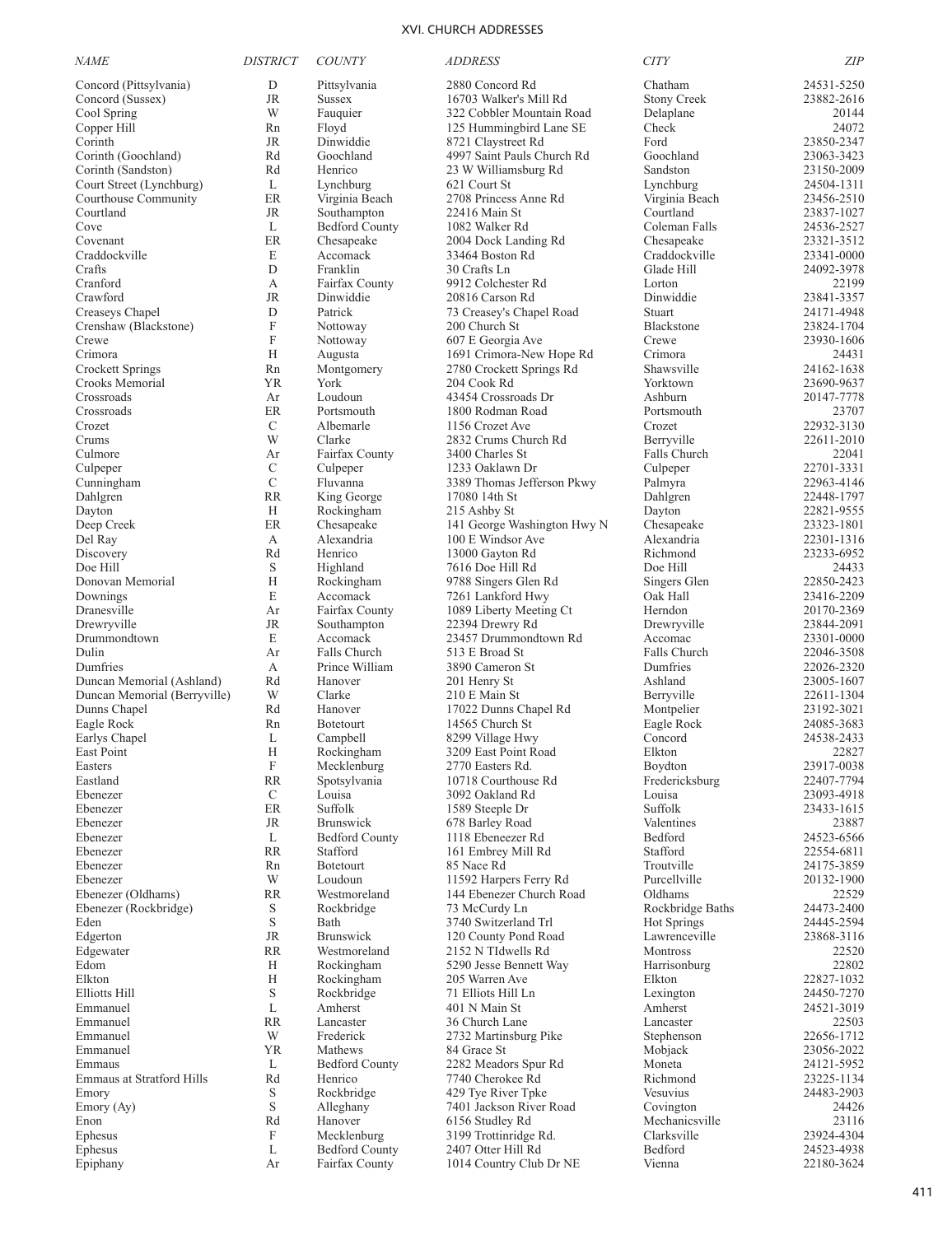| <b>NAME</b>                              | <b>DISTRICT</b>           | <b>COUNTY</b>                      | <i>ADDRESS</i>                                 | <b>CITY</b>                         | ΖIΡ                      |
|------------------------------------------|---------------------------|------------------------------------|------------------------------------------------|-------------------------------------|--------------------------|
| Epworth                                  | D                         | Franklin                           | 60 Merriman Way Rd                             | Moneta                              | 24121-3149               |
| Epworth                                  | ER                        | Norfolk                            | 124 W Freemason St                             | Norfolk                             | 23510-1918               |
| Epworth                                  | F                         | Amelia                             | 11310 Clementown Rd                            | Amelia Court House                  | 23002-5132               |
| Epworth                                  | <b>RR</b>                 | King William                       | 11 Epworth Rd                                  | Aylett                              | 23009-2508               |
| Epworth                                  | S                         | Alleghany                          | 1101 11th Street                               | Selma                               | 24474                    |
| Epworth (Exmore)                         | E                         | Northampton                        | 4158 Seaside Rd<br>1145 Penicks Mill Rd        | Exmore                              | 23350-2573               |
| Epworth (Thaxton)<br>Etlan               | L<br>C                    | <b>Bedford County</b><br>Madison   | 245 Church Hill Rd                             | Thaxton<br>Etlan                    | 24174-3610<br>22719-2052 |
| Ettrick                                  | <b>JR</b>                 | Chesterfield                       | 21302 Chesterfield Ave                         | South Chesterfield                  | 23803-2406               |
| Evangelical                              | Н                         | Rockingham                         | 513 E Spotswood Ave                            | Elkton                              | 22827-1519               |
| Evergreen                                | E                         | Accomack                           | 13573 Hacksneck Rd                             | Hacksneck                           | 23358-0000               |
| Evergreen                                | F                         | Appomattox                         | 2466 Cedar Tree Rd                             | Appomattox                          | 24522                    |
| Evergreen                                | W                         | Loudoun                            | 19615 Evergreen Mills Rd                       | Leesburg                            | 20175-8736               |
| Evington                                 | L                         | Campbell                           | 20 Church Ln                                   | Evington                            | 24550-4052               |
| Fairfax                                  | А                         | Fairfax                            | 10300 Stratford Ave                            | Fairfax                             | 22030-3217               |
| Fairfield<br>Fairfields                  | S<br><b>RR</b>            | Rockbridge<br>Northumberland       | 5622 North Lee Hwy<br>14741 Northumberland Hwy | Fairfield                           | 24435<br>22432           |
| Fairlington                              | А                         | Alexandria                         | 3900 King St                                   | <b>Burgess</b><br>Alexandria        | 22302-1510               |
| Fairmount                                | Rd                        | Henrico                            | 12 Bayard Rd                                   | Richmond                            | 23223-3302               |
| Fairview                                 | D                         | Danville                           | 1013 Westover Dr                               | Danville                            | 24541-5101               |
| Fairview                                 | L                         | Lynchburg                          | 3041 Campbell Ave                              | Lynchburg                           | 24501-4635               |
| Fairview                                 | Rn                        | Roanoke                            | 1310 Van Buren St NW                           | Roanoke                             | 24017-2620               |
| Fairview (Frederick)                     | W                         | Frederick                          | 1136 Double Church Rd                          | <b>Stephens City</b>                | 22655-3225               |
| Falmouth                                 | <b>RR</b>                 | Stafford                           | 28 Pegs Ln                                     | Fredericksburg                      | 22405-5611               |
| Farmville                                | F                         | Prince Edward                      | 212 High St                                    | Farmville                           | 23901-1840               |
| Fellowship                               | D                         | Patrick                            | 5101 Ararat Hwy                                | Ararat                              | 24053                    |
| Fellowship<br>Fieldale                   | Н<br>D                    | Rockingham<br>Henry                | 696 Fellowship Rd<br>36 Patrick Avenue         | Rockingham<br>Fieldale              | 22802-1800<br>24089-0776 |
| Fields                                   | $\boldsymbol{\mathrm{F}}$ | Mecklenburg                        | 2800 Sullivan Rd                               | Boydton                             | 23917-2632               |
| Fields                                   | Н                         | Page                               | 412 3rd St                                     | Shenandoah                          | 22849-1517               |
| Fieldstone                               | Rn                        | Montgomery                         | 3385 N Franklin St                             | Christiansburg                      | 24073-4029               |
| Fincastle                                | Rn                        | <b>Botetourt</b>                   | 137 S Church St                                | Fincastle                           | 24090-3309               |
| First Korean                             | Ar                        | Fairfax County                     | 2730 Centreville Rd                            | Herndon                             | 20171-3508               |
| First (Charlottesville)                  | C                         | Charlottesville                    | 101 E Jefferson St                             | Charlottesville                     | 22902-5103               |
| First (Fox Hill)                         | YR                        | Hampton                            | 1 Salt Pond Rd                                 | Hampton                             | 23664-1708               |
| First (Hampton)                          | YR                        | Hampton                            | 110 E Queen St                                 | Hampton                             | 23669-4004               |
| First (Hopewell)<br>First (Martinsville) | JR<br>D                   | Hopewell<br>Martinsville           | 502 W Broadway<br>146 E Main St                | Hopewell<br>Martinsville            | 23860-2550<br>24112-2814 |
| First (Newport News)                     | YR                        | Newport News                       | 10246 Warwick Blvd                             | Newport News                        | 23601-4029               |
| First (Nofolk)                           | ER                        | Norfolk                            | 3031 Luxembourg Ave                            | Norfolk                             | 23509-1129               |
| First (Pembroke)                         | Rn                        | Giles                              | 5908 Virginia Ave                              | Pembroke                            | 24136-3469               |
| First (Salem)                            | Rn                        | Salem                              | 125 W Main St                                  | Salem                               | 24153-3615               |
| First (Timberville)                      | Н                         | Rockingham                         | 13902 Timber Way                               | Timberville                         | 22853                    |
| First (Winchester)                       | W                         | Winchester                         | 308 N Braddock St                              | Winchester                          | 22601-3920               |
| First Vietnamese-American                | Ar                        | Arlington                          | 4701 Arlington Blvd                            | Arlington                           | 22203-2706               |
| Fishersville<br>Fletcher Chapel          | S<br>S                    | Augusta<br>Alleghany               | 1600 Jefferson Hwy<br>205 Fletcher Chapel Road | Fishersville<br>Covington           | 22939-2269<br>24426      |
| Fletchers Chapel                         | <b>RR</b>                 | King George                        | 8330 Fletchers Chapel Rd                       | King George                         | 22485-6700               |
| Flint Hill                               | С                         | Rappahannock                       | 651 Zachary Taylor Highway                     | Flint Hill                          | 22627-0097               |
| Flint Hill                               | ${\rm D}$                 | Franklin                           | 2731 Booker T. Washington Hwy                  | Wirtz                               | 24184-4391               |
| Floral Hills                             | D                         | Halifax                            | 145 Mountain Hill Rd                           | Danville                            | 24540-5602               |
| Floris                                   | Ar                        | Fairfax County                     | 13600 Frying Pan Rd                            | Herndon                             | 20171-3110               |
| Forest Chapel                            | YR                        | Middlesex                          | Highway 614                                    | Saluda                              | 23149                    |
| Forest Grove                             | Rd                        | Hanover                            | 13384 Ashland Rd                               | Ashland                             | 23005-7507               |
| Forest Road<br>Forest                    | L<br>L                    | Lynchburg<br><b>Bedford County</b> | 2805 Old Forest Rd<br>1150 Burnbridge Rd       | Lynchburg<br>Forest                 | 24501-2337<br>24551-3802 |
| Fork Mountain                            | D                         | Franklin                           | 2024 Fork Mountain Rd                          | <b>Bassett</b>                      | 24055-4544               |
| Fort Grove                               | <b>JR</b>                 | <b>Sussex</b>                      | 12471 Church St                                | <b>Stony Creek</b>                  | 23882-3333               |
| Fort Hill                                | L                         | Lynchburg                          | 106 Oakridge Blvd                              | Lynchburg                           | 24502-4716               |
| Foundry                                  | ER                        | Virginia Beach                     | 2801 Virginia Beach Blvd                       | Virginia Beach                      | 23452-7616               |
| Fox Hill Central                         | YR                        | Hampton                            | 501 Beach Rd                                   | Hampton                             | 23664-2031               |
| Francis Asbury                           | ER                        | Virginia Beach                     | 1871 N Great Neck Rd                           | Virginia Beach                      | 23454-1110               |
| Franconia                                | А                         | Fairfax County                     | 6037 Franconia Rd                              | Franconia                           | 22310-1701               |
| Franktown                                | E                         | Northampton                        | 7551 Bayside Rd                                | Franktown                           | 23354-2107               |
| Fredericksburg<br>Friendship             | RR<br>Ar                  | Fredericksburg<br>Fairfax County   | 308 Hanover St<br>3527 Gallows Rd              | Fredericksburg<br>Falls Church      | 22401-5935<br>22042-3527 |
| Friendship                               | F                         | Mecklenburg                        | 25619 Highway Forty Nine                       | Chase City                          | 23924-4304               |
| Front Royal                              | W                         | Warren                             | 1 W Main St                                    | Front Royal                         | 22630-2697               |
| Furnace                                  | Н                         | Rockingham                         | 19836 Naked Creek Rd                           | Elkton                              | 22827-2172               |
| Gainesboro                               | W                         | Frederick                          | 351 Gainesboro Rd                              | Winchester                          | 22603-2852               |
| Gainesville                              | А                         | Prince William                     | 13710 Milestone Ct                             | Gainesville                         | 20155-2998               |
| Galilee                                  | Ar                        | Loudoun                            | 45425 Winding Rd                               | Sterling                            | 20165-2594               |
| Galilee                                  | RR                        | Northumberland                     | 747 Hull Neck Road                             | Edwardsville                        | 22456                    |
| Galloway<br>Garys                        | Ar<br>JR                  | Falls Church<br>Prince George      | 306 Annandale Rd<br>13501 Sunnybrook Rd        | Falls Church<br>South Prince George | 22042-2434<br>23805-7936 |
| Gentry                                   | C                         | Albemarle                          | 2565 Boonesville Rd                            | Dyke                                | 22935                    |
| Ghana Wesley UM Mission                  | А                         | Prince William                     | 2315 S Grant St                                | Arlington                           | 22202-2548               |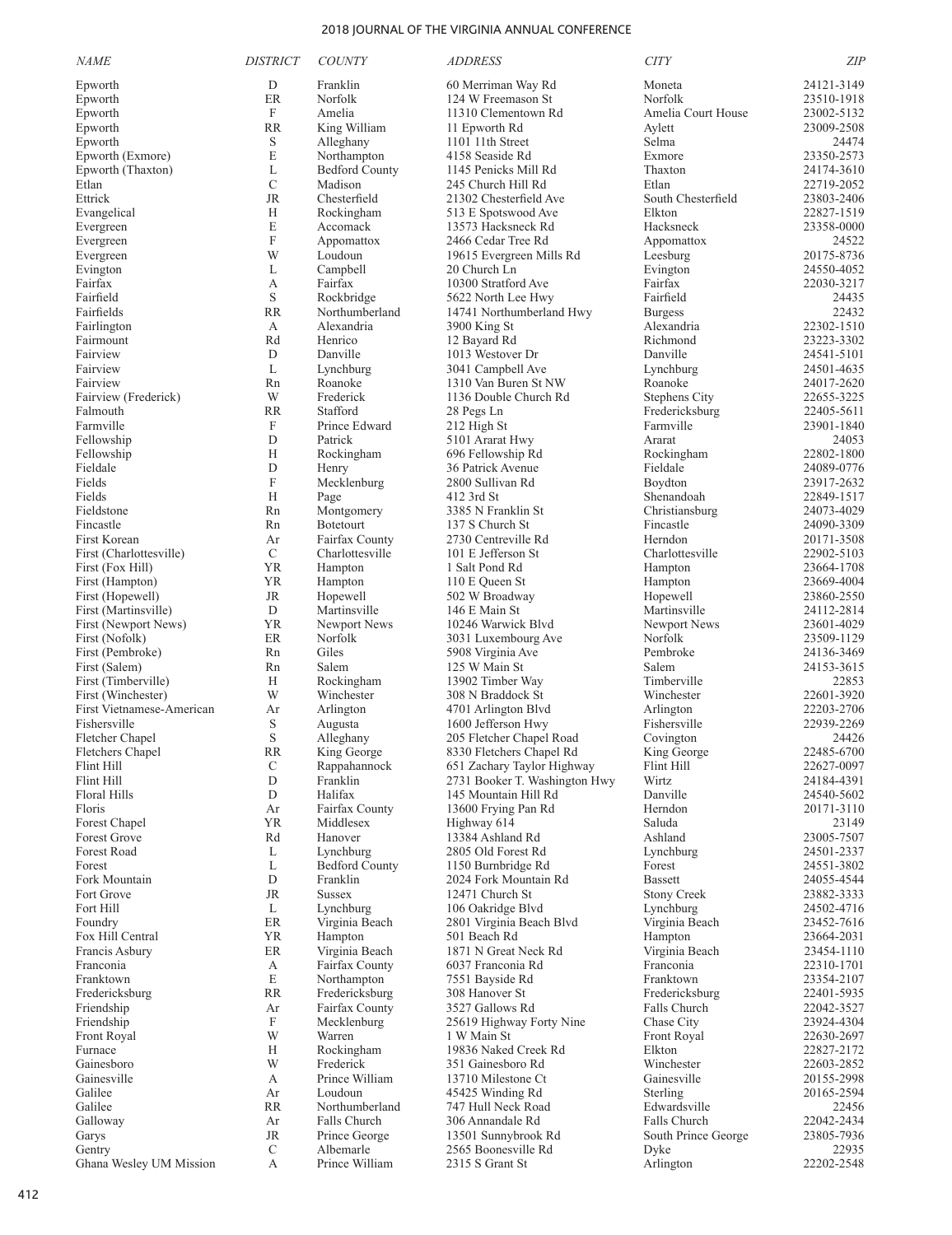| <b>NAME</b>                 | <b>DISTRICT</b>           | <b>COUNTY</b>         | <b>ADDRESS</b>            | <b>CITY</b>             | <b>ZIP</b> |
|-----------------------------|---------------------------|-----------------------|---------------------------|-------------------------|------------|
| Ghent                       | ER                        | Norfolk               | 531 Raleigh Ave           | Norfolk                 | 23507-2131 |
| Ginter Park                 | Rd                        | Richmond              | 1010 W Laburnum Ave       | Richmond                | 23227-4520 |
| Glen Wilton                 | Rn                        | <b>Botetourt</b>      | 131 Main Street           | Eagle Rock              | 24085      |
| Glenmore                    | $\mathbf F$               | Buckingham            | 7988 Howardsville Rd      | Glenmore                | 24590      |
| Glenwood                    | $\boldsymbol{F}$          | Halifax               | 4020 Philpott Rd          | South Boston            | 24592-6608 |
| Glossbrenner                | S                         | Augusta               | 17 Buffalo Gap Hwy        | Churchville             | 24421-2512 |
| Glovier Memorial            | S                         | Waynesboro            | 688 Highland Ave          | Waynesboro              | 22980-6047 |
| Gogginsville                | D                         | Franklin              | 111 Gogginsville Rd       | Rocky Mount             | 24151-4952 |
| Good Hope                   | ER                        | Chesapeake            | 1633 Benefit Rd           | Chesapeake              | 23322-3030 |
| Good Shepherd               | А                         | Prince William        | 14999 Birchdale Ave       | Woodbridge              | 22193-1317 |
| Good Shepherd               | Rd                        | Henrico               | 9155 Hungary Rd           | Henrico                 | 23294-5931 |
| Goodwin Memorial            | Rn                        | Montgomery            | 5791 West River Road      | Salem                   | 24153      |
| Gordonsville                | $\mathcal{C}$             | Orange                | 407 N. Main St.           | Gordonsville            | 22942      |
| Goshen                      | S                         | Augusta               | 22 Church Hill Rd         | Goshen                  | 24439-2048 |
| Grace Design                | D                         | Danville              | 1064 Franklin Tpke        | Danville                | 24540-1330 |
| Grace Memorial              | <b>JR</b>                 | Southampton           | 31036 Peachtree Ave       | Sedley                  | 23878-2629 |
| Grace                       | A                         | Manassas              | 9750 Wellington Rd        | Manassas                | 20110-6086 |
| Grace                       | E                         | Accomack              | PO Box 1042               | Parksley                | 23421-1042 |
| Grace                       | Rn                        | Roanoke               | 4404 Williamson Rd NW     | Roanoke                 | 24012-2324 |
| Grace                       | YR                        | Newport News          | 1209 Country Club Rd      | Newport News            | 23606-2838 |
| Grace (Hartwood)            | <b>RR</b>                 | Fauquier              | 13056 Elk Ridge Rd        | Fredericksburg          | 22406-4073 |
| Grace (Middletown)          | W                         | Frederick             | 7882 Main St              | Middletown              | 22645-9592 |
| Grace (Nottoway)            | $\mathbf F$               | Nottoway              | 1010 S Main St            | Blackstone              | 23824-2612 |
| Grace (Oak Grove)           | <b>RR</b>                 | Westmoreland          | 1655 Claymont Rd          | Oak Grove               | 22443      |
| Grace-Providence            | <b>YR</b>                 | Mathews               | 84 Grace St               | Mobjack                 | 23056-2022 |
| Graham Road                 | Ar                        | Fairfax County        | 2929 Graham Rd            | Falls Church            | 22042-1640 |
| Granbery Memorial           | $\mathbf S$               | Covington             | 425 W Main St             | Covington               | 24426-1518 |
| Granbery                    | D                         | Henry                 | 200 Granbery Rd           | Martinsville            | 24112-1835 |
| Great Bridge                | ER                        | Chesapeake            | 201 Stadium Dr            | Chesapeake              | 23322-4135 |
| <b>Great Falls</b>          | Ar                        | Fairfax County        | 10100 Georgetown Pike     | <b>Great Falls</b>      | 22066-2823 |
| Green Hill                  | S                         | Highland              | 63 Greenhill Ln           | Monterey                | 24465      |
| Greene Memorial             | Rn                        | Roanoke               | 402 2nd St SW             | Roanoke                 | 24011-1504 |
| Greenville                  | $\mathbf S$               | Augusta               | 126 Main St               | Greenville              | 24440-1724 |
| Greenwood                   | Rd                        | Henrico               | 10040 Greenwood Rd        | Glen Allen              | 23060-4558 |
| Greenwood                   | W                         | Frederick             | 726 Greenwood Rd          | Winchester              | 22602-7620 |
| Grottoes                    | H                         | Rockingham            | 300 4th St                | Grottoes                | 24441-2607 |
| Grove Hill                  | H                         | Page                  | 7980 US Highway 340       | Shenandaoh              | 22849      |
| Guilford                    | E                         | Accomack              | 24450 Guilford Rd         | Bloxom                  | 23308-2175 |
| Gum Spring                  | Rd                        | Louisa                | 191 Cross County Rd       | Gum Spring              | 23065-2263 |
| Haden Chapel                | $\mathcal{C}$             | Fluvanna              | 47 South Boston Rd        | Palmyra                 | 22963      |
| Halesford                   | $\mathbf D$               | Franklin              | 1601 Lakewood Forest Road | Bedford                 | 24523-2413 |
| Halifax                     | $\mathbf F$               | Halifax               | 290 Cedar Ln              | Halifax                 | 24558-2110 |
| Halls                       | Rn                        | Montgomery            | 4302 Northfork Rd         | Elliston                | 24087-3226 |
| Hallwood                    | E                         | Accomack              | 27389 Main St             | Hallwood                | 23359-2615 |
| Hanes Chapel                | $\boldsymbol{\mathrm{F}}$ | Buckingham            | 236 Rocky Mountain Rd     | Dillwyn                 | 23936-2642 |
| Harborton                   | E                         | Accomack              | 28152 Harborton Rd        | Harborton               | 23389-0000 |
| Harmony                     | D                         | Pittsylvania          | 3965 Oak Hill Road        | Danville                | 24541-6861 |
| Harmony                     | F                         | Halifax               | 4079 Cedar Grove Rd       | Alton                   | 24520-3165 |
| Harmony (Hamilton)          | W                         | Loudoun               | 380 E Colonial Hwy        | Hamilton                | 20158-9016 |
| Harris Chapel               | D                         | Floyd                 | 108 Sawmill Rd SW         | Willis                  | 24380-4956 |
| Harriston                   | H                         | Augusta               | 3742 Eastside Hwy         | Grottoes                | 24441      |
| Havens Chapel               | Rn                        | Floyd                 | 3375 Daniels Run Rd NE    | Check                   | 24072-3121 |
| Hawkinstown                 | H                         | Shenandoah            | 10471 Old Valley Pike     | Mount Jackson           | 22842-9557 |
| Haygood                     | ER                        | Virginia Beach        | 4713 Haygood Rd           | Virginia Beach          | 23455-5317 |
| Haymarket Satellite         | А                         |                       | 4670 Waverly Farm Dr      | Haymarket               | 20169-8139 |
| Heathsville                 | <b>RR</b>                 | Northumberland        | Routes 360 & 201          | Heathsville             | 22473      |
| Hebron                      | $\mathbf F$               | Charlotte             | 111 Hebron Church Rd      | Saxe                    | 23967-5126 |
| Hebron                      | Rn                        | Craig                 | 64 Dragonfly Dr           | New Castle              | 24127-7043 |
| Henderson                   | <b>RR</b>                 | Northumberland        | 72 Henderson Dr           | Callao                  | 22435      |
| Hensley                     | Н                         | Rockingham            | 6798 Thoroughfare Rd      | Elkton                  | 22827-2036 |
| Heritage                    | ER                        | Virginia Beach        | 815 Baker Rd              | Virginia Beach          | 23462-1004 |
| Heritage                    | L                         | Lynchburg             | 582 Leesville Rd          | Lynchburg               | 24502-2344 |
| Herndon                     | Ar                        | Fairfax County        | 701 Bennett St            | Herndon                 | 20170-3105 |
| Hickory Grove               | L                         | <b>Bedford County</b> | 2028 Skinnell Mill Road   | Bedford                 | 24523      |
| Hickory                     | $\rm ER$                  | Chesapeake            | 2708 Battlefield Blvd S   | Chesapeake              | 23322-2301 |
| <b>High Street</b>          | JR                        | Franklin              | 31164 Camp Pkwy           | Courtland               | 23837      |
| <b>Highland Springs</b>     | Rd                        | Henrico               | 22 N Holly Ave            | <b>Highland Springs</b> | 23075-1451 |
| Highland                    | D                         | Franklin              | 8535 Callaway Rd          | Callaway                | 24067-5401 |
| Highland (Colonial Heights) | <b>JR</b>                 | Colonial Heights      | 125 E Westover Ave        | Colonial Heights        | 23834-3135 |
| Hightown                    | S                         | Highland              | 130 Dug Bank Road         | <b>Blue Grass</b>       | 24413      |
| Hillcrest                   | RR                        | Fredericksburg        | 2208 Lafayette Blvd       | Fredericksburg          | 22401-3908 |
| Hillsboro                   | W                         | Loudoun               | 37216 Charles Town Pike   | Hillsboro               | 20132-2900 |
| Hinton Avenue               | $\mathcal{C}$             | Charlottesville       | 750 Hinton Ave            | Charlottesville         | 22902-5760 |
| Hites Chapel                | W                         | Frederick             | 150 Chapel Rd             | Middletown              | 22645-2160 |
| Hobsons Chapel              | F                         | Cumberland            | 50 Stoney Point Rd        | Cumberland              | 23040-2600 |
| Hoke Chapel                 | $\mathbf S$               | Alleghany             | Ogles Creek Road          | Covington               | 24426      |
| Holy Cross International    | <b>YR</b>                 | Newport News          | 128 Deal Dr               | Newport News            | 23608-1664 |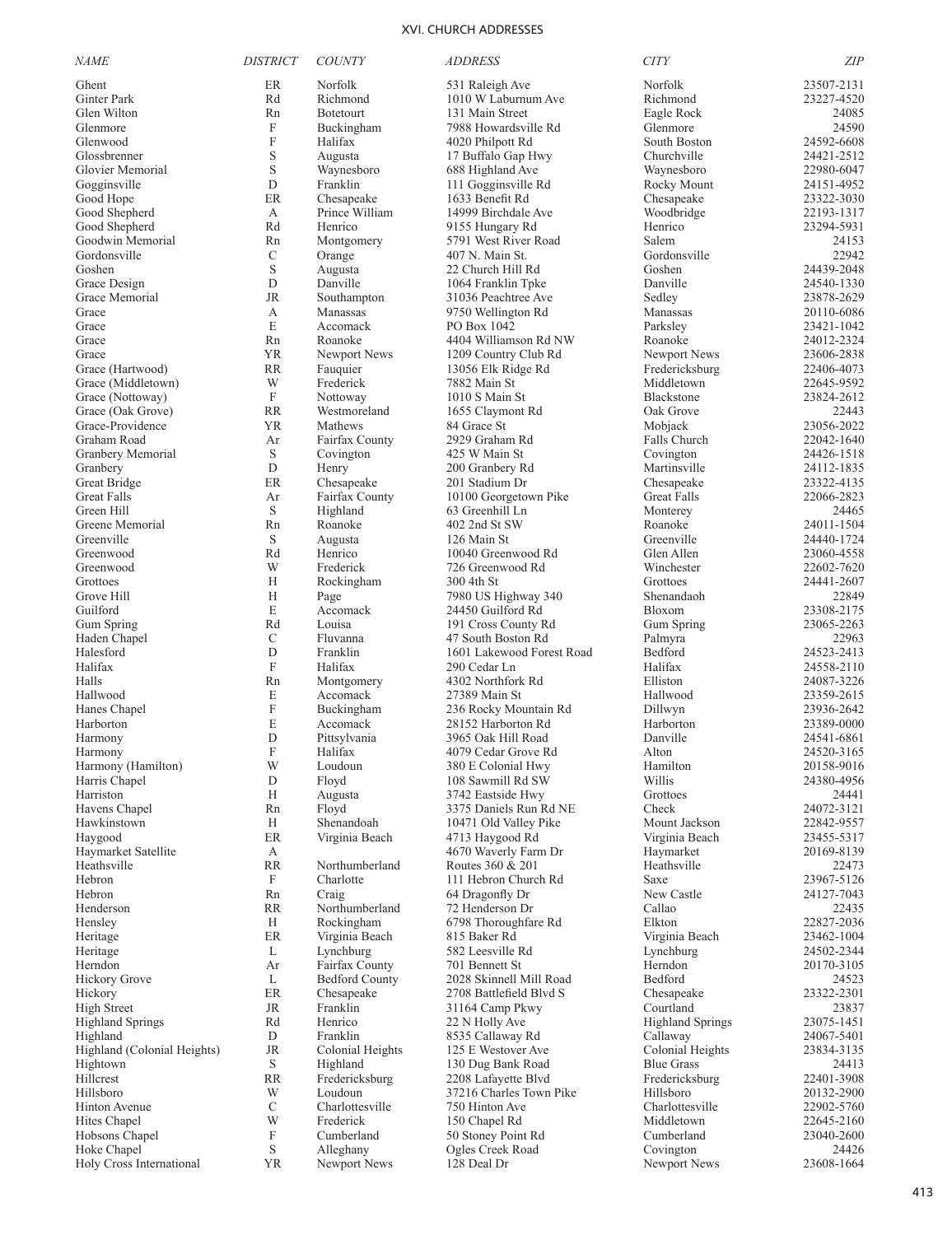| <b>NAME</b>                           | <b>DISTRICT</b> | <b>COUNTY</b>              | <b>ADDRESS</b>                                     | <b>CITY</b>                      | <b>ZIP</b>               |
|---------------------------------------|-----------------|----------------------------|----------------------------------------------------|----------------------------------|--------------------------|
| Hopewell                              | $\mathcal{C}$   | Culpeper                   | 23557 Lignum Rd                                    | Lignum                           | 22726-1918               |
| Hopewell                              | D               | Pittsylvania               | 192 Hopewell Rd                                    | Dry Fork                         | 24549-4338               |
| Hopewell                              | <b>JR</b>       | Chesterfield               | 6200 Courthouse Rd                                 | Chesterfield                     | 23832-7442               |
| Hopewell                              | <b>RR</b>       | Caroline                   | 12018 Guinea Dr                                    | Woodford                         | 22580-3134               |
| Hopewell                              | <b>RR</b>       | <b>Richmond County</b>     | 4530 Oakland Rd                                    | Farnham                          | 22460-2407               |
| Howard Chapel                         | W               | Frederick                  | 3740 Green Spring Road                             | Winchester                       | 22603                    |
| Howellsville                          | W               | Warren                     | 510 Hardesty Rd                                    | Front Royal                      | 22630-9276               |
| Huddleston                            | L               | <b>Bedford County</b>      | 4491 Smith Mt Lake Parkway                         | Huddleston                       | 24104                    |
| Huffville<br>Huguenot                 | Rn<br>Rd        | Floyd<br>Richmond          | 1078 Huffville Rd NE<br>10661 Duryea Dr            | Pilot<br>Richmond                | 24138-1657<br>23235-2106 |
| Humphreys Chapel                      | $\mathbf S$     | Alleghany                  | Route 311                                          | Paint Bank                       | 24131                    |
| Huntington Court                      | Rn              | Roanoke                    | 3333 Williamson Rd NW                              | Roanoke                          | 24012-4048               |
| Hurt                                  | L               | Pittsylvania               | 105 Riverview Rd                                   | Hurt                             | 24563-2014               |
| Independence                          | <b>JR</b>       | Greensville                | 4438 Independence Church Rd                        | Emporia                          | 23847-5510               |
| Indian Hill                           | L               | Campbell                   | 8299 Village Hwy                                   | Concord                          | 24538-2433               |
| Indiana                               | ER              | Chesapeake City            | 4505 Indiana Avenue                                | Portsmouth                       | 23702-2706               |
| Irisburg                              | D               | Henry                      | 5170 Irisburg Road                                 | Axton                            | 24054-0132               |
| Iron Gate                             | $\mathbf S$     | Alleghany                  | 713 Market Avenue                                  | Iron Gate                        | 24448                    |
| Irvington<br>Ivey Memorial            | <b>RR</b><br>JR | Lancaster<br>Chesterfield  | 26 King Carter Drive<br>17120 Jefferson Davis Hwy  | Irvington<br>South Chesterfield  | 22480<br>23834-5333      |
| Ivor                                  | <b>JR</b>       | <b>Sussex</b>              | 8511 Main St                                       | <b>Ivor</b>                      | 23866-3428               |
| <b>Ivy Creek</b>                      | C               | Albemarle                  | 674 Woodlands Rd                                   | Charlottesville                  | 22901-5504               |
| Jackson Street                        | L               | Lynchburg                  | 900 Jackson St                                     | Lynchburg                        | 24504-2928               |
| Jamieson Memorial                     | F               | Mecklenburg                | 219 5th St                                         | Clarksville                      | 23927-9276               |
| Jeffersonton                          | $\mathcal{C}$   | Culpeper                   | 5085 Jeffersonton Rd                               | Jeffersonton                     | 22724                    |
| Jetersville                           | F               | Amelia                     | 11310 Clementown Rd                                | Amelia Court House               | 23002-5132               |
| John Mann                             | W               | Winchester                 | 119 E Cork St                                      | Winchester                       | 22601-5001               |
| John Wesley                           | Н               | Harrisonburg               | 435 Sterling St                                    | Harrisonburg                     | 22802-4732               |
| John Wesley                           | W<br>E          | Warren                     | 14 Church St                                       | Front Royal<br>MacHipongo        | 22630-3102<br>23405-1826 |
| Johnsons<br>Jolletts                  | H               | Northampton<br>Rockingham  | 11175 Bayside Rd<br>3067 Jollett Rd                | Elkton                           | 22827-4601               |
| Jolliff                               | ER              | Chesapeake                 | 1900 Jolliff Rd                                    | Chesapeake                       | 23321-1404               |
| Jollivue                              | S               | Augusta                    | 551 Lee Jackson Hwy                                | Staunton                         | 24401-5507               |
| Journey                               | F               | Amelia                     | 8533 N Five Forks Rd                               | Amelia Court House               | 23002-4844               |
| Joyner                                | <b>JR</b>       | Southampton                | 18084 Clubhouse Rd                                 | Capron                           | 23829-2754               |
| Keezletown                            | Н               | Rockingham                 | 1456 Indian Trail Rd                               | Keezletown                       | 22832-2332               |
| Kenbridge                             | F               | Lunenburg                  | $201 \text{ E}$ 5th Ave                            | Kenbridge                        | 23944-2040               |
| Kenwood                               | Rd              | Hanover                    | 11208 Elmont Rd                                    | Ashland                          | 23005-7704               |
| Kenwood (Dinwiddie)<br>Kerns Memorial | <b>JR</b><br>D  | Dinwiddie                  | 25200 Ritchie Ave                                  | North Dinwiddie                  | 23803-8912               |
| Kernstown                             | W               | Danville City<br>Frederick | 3860 Kerns Church Road<br>3239 Valley Pike         | Ringgold<br>Winchester           | 24586-5244<br>22602-5303 |
| Keysville                             | F               | Charlotte                  | 9290 Church St                                     | Keysville                        | 23947-3622               |
| Kilmarnock                            | <b>RR</b>       | Lancaster                  | 89 E Church St                                     | Kilmarnock                       | 22482-9522               |
| Kingstowne Communion Satellite        | А               | Fairfax County             | 7855 Morning View Ln                               | Alexandria                       | 22315-5012               |
| Kingswood                             | F               | Mecklenburg                | 4234 Highway 903                                   | Bracey                           | 23919                    |
| Knotts Island                         | $\rm ER$        | Currituck, NC              | 677 Knotts Island Rd                               | Knotts Island, NC                | 27950-9600               |
| Korean of Greater Washington          | Ar              | Fairfax County             | 1219 Swinks Mill Rd                                | McLean                           | 22102-2426               |
| Korean of Koinonia                    | Ar              | Fairfax                    | 6400 Old Centreville Rd                            | Centreville                      | 20121-2628               |
| LaCrosse<br>Lafayette                 | F<br>Rn         | Mecklenburg<br>Montgomery  | 203 South Carter Street<br>5310 Walthall St        | La Crosse<br>Lafayette           | 23950-0279<br>24087-3026 |
| Lakeside                              | Rd              | Henrico                    | 2333 Hilliard Rd                                   | Henrico                          | 23228-4501               |
| Lambs                                 | L               | Campbell                   | 2591 Lambs Church Rd                               | Altavista                        | 24517                    |
| Lane Memorial                         | L               | Campbell                   | 1201 Bedford Ave                                   | Altavista                        | 24517-1205               |
| Larchmont                             | ER              | Norfolk                    | 1101 Jamestown Cres                                | Norfolk                          | 23508-1275               |
| Lasley                                | $\mathcal{C}$   | Louisa                     | 393 Lasley Ln                                      | Louisa                           | 23093                    |
| Laurel Hill                           | Rd              | Henrico                    | 1919 New Market Rd                                 | Richmond                         | 23231-6840               |
| Laurel Hill (Lunenburg)               | F               | Nottoway                   | 165 Blankenship Pond Rd.                           | Green Bay                        | 23942                    |
| Laurel Park                           | Rd              | Henrico<br>Roanoke County  | 2700 Hungary Rd<br>10140 Tinsley Ln                | Richmond<br><b>Bent Mountain</b> | 23228-2107               |
| Lawrence Memorial<br>Lawrenceville    | Rn<br>F         | <b>Brunswick</b>           | 300 W Church St                                    | Lawrenceville                    | 24059-2148<br>23868-1707 |
| Lawson Chapel                         | S               | Augusta                    | 98 Jonestown Rd                                    | Fairfield                        | 24435-2516               |
| Lebanon                               | L               | <b>Bedford County</b>      | 4565 New London Rd                                 | Forest                           | 24551-3577               |
| Lebanon                               | Rd              | Hanover                    | 8492 Peaks Rd                                      | Hanover                          | 23069-1704               |
| Lebanon (Brunswick)                   | F               | <b>Brunswick</b>           | 5145 Judd Rd                                       | Rawlings                         | 23876                    |
| Lebanon (Charlotte)                   | F               | Charlotte                  | 11135 Crafton's Gate Hwy                           | Drakes Branch                    | 23937-0173               |
| Lebanon (Dinwiddie)                   | <b>JR</b>       | Dinwiddie                  | 12450 Courthouse Rd                                | Dinwiddie                        | 23841-2256               |
| Lebanon (Essex)                       | <b>RR</b>       | Essex                      | 146 Lebanon Church Rd.                             | <b>Essex County</b>              |                          |
| Lebanon (Sussex)                      | JR              | <b>Sussex</b>              | 10053 Lebanon Church Rd                            | Jarratt                          | 23867-8009               |
| Lebanon (Westmoreland)<br>Leesburg    | <b>RR</b><br>W  | Westmoreland<br>Loudoun    | 5598 Neenah Rd at Templeman's X<br>107 W Market St | Montross<br>Leesburg             | 22520<br>20176-2902      |
| Leesville                             | L               | Campbell                   | 6528 Bedford Hwy                                   | <b>Lynch Station</b>             | 24571-3056               |
| Liberty                               | <b>RR</b>       | Fauquier                   | 10513 Old Marsh Rd                                 | Bealeton                         | 22712-6840               |
| Light of Hope                         | ER              | Virginia Beach             | 208 S Plaza Trl                                    | Virginia Beach                   | 23452                    |
| Limeton                               | W               | Warren                     | 9 Limeton Church Rd                                | Bentonville                      | 22610-1735               |
| Lincolnia                             | А               | Fairfax County             | 6335 Little River Tpke                             | Alexandria                       | 22312-5099               |
| Linden                                | W               | Fauquier                   | 13466 John Marshall Hwy                            | Linden                           | 22642-1733               |
| Linville                              | H               | Rockingham                 | 5180 Kratzer Rd                                    | Rockingham                       | 22802-1220               |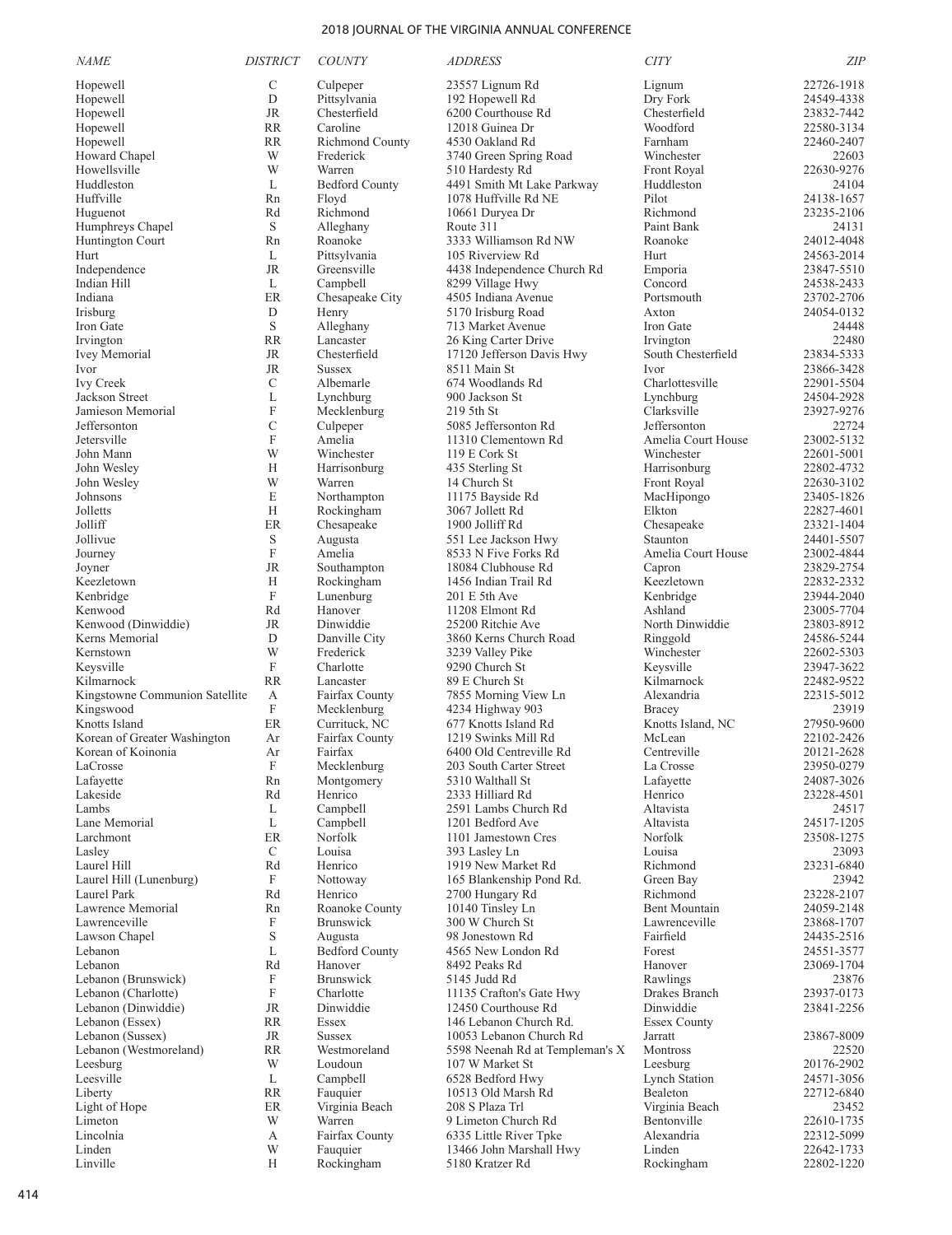| <i>NAME</i>                               | <b>DISTRICT</b>           | <b>COUNTY</b>           | <i>ADDRESS</i>                               | <b>CITY</b>               | <b>ZIP</b>               |
|-------------------------------------------|---------------------------|-------------------------|----------------------------------------------|---------------------------|--------------------------|
| Lithia                                    | Rn                        | <b>Botetourt</b>        | 21 Delong Ln                                 | Buchanan                  | 24066-5461               |
| Little Mountain                           | W                         | Frederick               | 259 Little Mountain Road                     | Winchester                | 22603-3008               |
| <b>Locust Grove</b>                       | Rn                        | Roanoke County          | 3415 Locust Grove Ln                         | Salem                     | 24153-2011               |
| <b>Locust Grove</b>                       | YR                        | Gloucester              | 1832 Windsor Rd                              | Dutton                    | 23050-9726               |
| Longdale                                  | S                         | Alleghany               | 121 Church Rd                                | Clifton Forge             | 24422-3630               |
| Louisa                                    | $\mathbf C$               | Louisa                  | 100 E Main St                                | Louisa                    | 23093                    |
| Lower (Hartfield)                         | YR                        | Middlesex               | Off Route 33                                 | Hartfield                 | 23071                    |
| Luray<br>Lyndhurst                        | H<br>S                    | Page<br>Augusta         | 20 S Broad St<br>2835 Lyndhurst Rd           | Luray<br>Waynesboro       | 22835-1903<br>22980      |
| Lynnhaven                                 | ER                        | Virginia Beach          | 1033 Little Neck Rd                          | Virginia Beach            | 23452-6012               |
| Macedonia                                 | C                         | Louisa                  | 17 Byrd Mill Rd                              | Louisa                    | 23093-3314               |
| Macedonia                                 | ${\bf F}$                 | <b>Brunswick</b>        | 683 Macedonia Road                           | Blackstone                | 23824                    |
| Macedonia                                 | W                         | Frederick               | 1941 Macedonia Road                          | White Post                | 22663-1846               |
| Madison                                   | $\mathcal{C}$             | Madison                 | 505 S Main St                                | Madison                   | 22727-0383               |
| Magnolia                                  | <b>JR</b>                 | Suffolk                 | 1764 Wilroy Rd                               | Suffolk                   | 23434-2304               |
| Main Street                               | F                         | Halifax                 | 701 N Main St                                | South Boston              | 24592-3338               |
| Main Street                               | L                         | Bedford                 | 212 E Main St                                | Bedford                   | 24523-2013               |
| Main Street                               | S                         | Waynesboro              | 601 W Main St                                | Waynesboro                | 22980-4303               |
| Main Street (Emporia)                     | JR                        | Emporia                 | 105 Church St                                | Emporia                   | 23847-2321               |
| Main Street (Suffolk)                     | JR                        | Suffolk                 | 202 N Main St                                | Suffolk                   | 23434-4421               |
| Manor Memorial                            | H                         | Shenandoah              | 9320 N Congress St                           | New Market                | 22844-9508               |
| Mansons                                   | $\rm JR$                  | Dinwiddie               | 17211 Mansons Church Road                    | Mc Kenney                 | 23872-0351               |
| Maple Grove                               | D<br>W                    | Franklin                | 260 Henry Rd                                 | Ferrum                    | 24088-3058               |
| Market Street<br>Market Street (Onancock) | $\mathbf E$               | Winchester<br>Accomack  | 131 S Cameron St<br>75 Market St             | Winchester<br>Onancock    | 22601-4732<br>23417-4223 |
| Markham                                   | W                         | Fauquier                | 3212 Stone Church Rd                         | Markham                   | 22643-1848               |
| Marquis Memorial                          | S                         | Staunton                | 1614 W Beverley St                           | Staunton                  | 24401-3003               |
| Marsh Memorial                            | L                         | Lynchburg               | 20348 Leesville Rd                           | Lynchburg                 | 24502-3600               |
| Marshall                                  | W                         | Fauquier                | 8405 W Main Street                           | Marshall                  | 20116-0144               |
| Marvin Chapel                             | W                         | Clarke                  | 330 W Main St                                | Berryville                | 22611-1231               |
| Marvin                                    | S                         | Rockbridge              | 1624 Stoney Run Rd                           | Buena Vista               | 24416                    |
| Mathews Chapel                            | YR                        | Mathews                 | 4185 Buckley Hall Road                       | Cobbs Creek               | 23035                    |
| Matoaca                                   | JR                        | Chesterfield            | 6301 River Rd                                | South Chesterfield        | 23803-8051               |
| Matthews Chapel                           | JR                        | <b>Brunswick</b>        | 1538 Matthews Chapel Road                    | Lawrenceville             | 23868-4303               |
| Mays Memorial                             | Rn                        | <b>Bedford County</b>   | 1121 Oddfellows Rd                           | Vinton                    | 24179-5893               |
| McCanless Memorial                        | $\mathbf F$               | Halifax                 | 316 Edmunds St                               | South Boston              | 24592-3008               |
| McDonalds Mill                            | Rn                        | Roanoke County          | 3741 Catawba Rd                              | Blacksburg                | 24060-0531               |
| McDowell                                  | S                         | Highland                | Route 250                                    | McDowell                  | 24401-2335               |
| McGaheysville                             | H                         | Rockingham              | 10106 McGaheysville Rd                       | McGaheysville             | 22840-2360               |
| McKendree<br>McKendree                    | $\mathbf{F}$<br><b>RR</b> | Halifax<br>King William | 1100 McKendree Church Rd<br>4347 Manfield Rd | Halifax<br>Manquin        | 24558-2898<br>23106      |
| McKendree                                 | S                         | Highland                | Route 618                                    | McDowell                  | 24458                    |
| McKinley                                  | S                         | Augusta                 | 1035 McKinley Rd                             | Middlebrook               | 24459-2324               |
| Mead Memorial                             | L                         | Campbell                | 13317 Wards Rd                               | Lynchburg                 | 24501-7121               |
| Meadow                                    | $\mathbf D$               | Patrick                 | 32099 Jeb Stuart Hwy                         | Spencer                   | 24165                    |
| Mears Memorial (Keller)                   | E                         | Accomack                | 18186 Second St                              | Keller                    | 23401-0000               |
| Mechanicsville                            | Rd                        | Hanover                 | 7356 Atlee Rd                                | Mechanicsville            | 23111-1757               |
| Meherrin                                  | F                         | Prince Edward           | 97 Stagecoach Rd                             | Meherrin                  | 23954-5012               |
| Melfa                                     | $\mathbf E$               | Accomack                | 19444 Main St                                | Melfa                     | 23410-2939               |
| Melrose (Lottsburg)                       | RR                        | Northumberland          | 1317 Lewisetta Rd                            | Lottsburg                 | 22511-0150               |
| Memorial                                  | ER                        | Virginia Beach          | 804 Gammon Rd                                | Virginia Beach            | 23464-1806               |
| Memorial (Appomattox)                     | $\mathbf F$               | Appomattox              | 403 Court St                                 | Appomattox                | 24522-9876               |
| Memorial (Charles City)                   | YR                        | Charles City            | 11000 Courthouse Rd                          | Charles City              | 23030-3427               |
| Messiah<br>Messiah                        | А<br>$\rm ER$             | Fairfax County          | 6215 Rolling Rd<br>408 Dominion Commons Way  | Springfield<br>Chesapeake | 22152-1637               |
| Metropolitan                              | Е                         | Chesapeake<br>Accomack  | 21445 Bayside Rd                             | Onancock                  | 23322-7642<br>23417-2105 |
| Middleburg                                | W                         | Loudoun                 | 15 W. Washington Street                      | Middleburg                | 20118                    |
| Midland                                   | RR                        | Fauquier                | 5435 Midland Rd                              | Midland                   | 22728-2134               |
| Mila                                      | RR                        | Northumberland          | 1690 Mila Rd                                 | Heathsville               | 22473                    |
| Miles Memorial                            | ER                        | Norfolk                 | 9450 Granby St                               | Norfolk                   | 23503-3410               |
| Millwood                                  | W                         | Clarke                  | 700 Bishop Meade Rd                          | Millwood                  | 22646-0123               |
| Mineral                                   | $\mathbf C$               | Louisa                  | 301 West Third St                            | Mineral                   | 23117                    |
| Mint Spring                               | S                         | Augusta                 | 51 Mint Springs Circle                       | Mint Spring               | 24463                    |
| Mizpah                                    | RR                        | King and Queen          | 6062 Canterbury Road                         | Walkerton                 | 23177                    |
| Monroe                                    | L                         | Amherst                 | 3311 S Amherst Hwy                           | Monroe                    | 24574-3206               |
| Montague Avenue                           | W                         | Winchester              | 102 Montague Ave                             | Winchester                | 22601-3771               |
| Monterey                                  | S                         | Highland                | 10 E Main St                                 | Monterey                  | 24465                    |
| Monumental                                | ER                        | Portsmouth              | 450 Dinwiddie St                             | Portsmouth                | 23704-3634               |
| Monumental (Emporia)                      | <b>JR</b>                 | Emporia                 | 300 Southampton St                           | Emporia                   | 23847-1833               |
| Morrisville<br>Moseley Memorial           | RR<br>D                   | Fauquier<br>Danville    | 4432 Morrisville Rd<br>604 Berryman Ave      | Bealeton<br>Danville      | 22712-7348<br>24541      |
| Motley                                    | L                         | Pittsylvania            | 4081 Shula Rd                                | Hurt                      | 24563-3137               |
| Mount Airy (Bedford)                      | L                         | Pittsylvania            | 630 Mt. Airy Road                            | <b>Lynch Station</b>      | 24571                    |
| Mount Bethel                              | D                         | Henry                   | 17 Mount Bethel Church Cir                   | Martinsville              | 24112-6858               |
| Mount Bethel                              | H                         | Augusta                 | 148 Rock Mountain Ln                         | Harrisonburg              | 22801                    |
| Mount Calvary                             | F                         | Charlotte               | 114 School St                                | Drakes Branch             | 23937-2960               |
| Mount Cana                                | $\boldsymbol{\mathrm{F}}$ | Halifax                 | 1220 E Hyco Rd                               | South Boston              | 24592-6536               |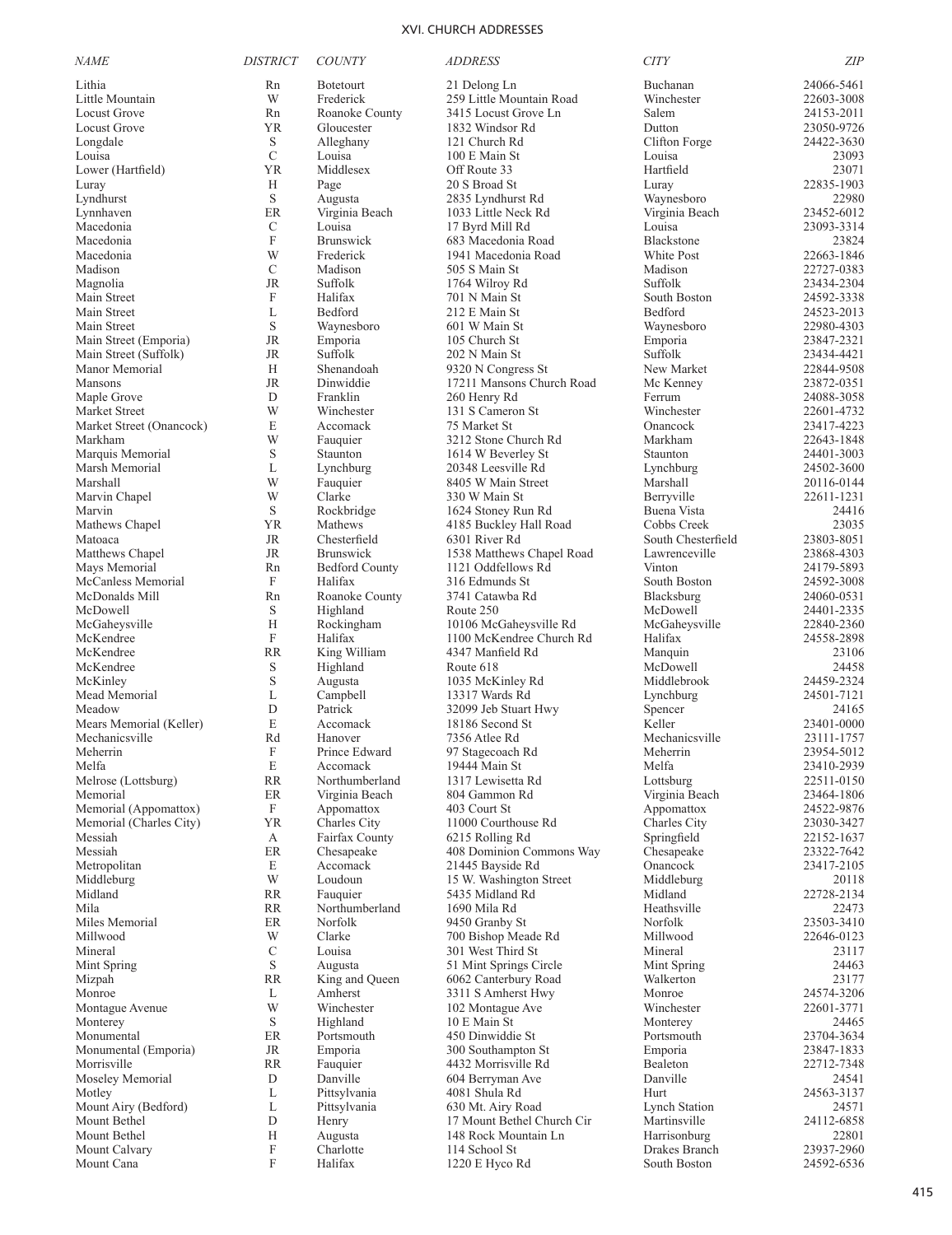| <b>NAME</b>                                         | <b>DISTRICT</b>    | <b>COUNTY</b>              | <b>ADDRESS</b>                                 | <b>CITY</b>                 | <b>ZIP</b>               |
|-----------------------------------------------------|--------------------|----------------------------|------------------------------------------------|-----------------------------|--------------------------|
| Mount Carmel                                        | F                  | Charlotte                  | 1101 Mt. Carmel Road                           | Brookneal                   | 23959-0251               |
| Mount Carmel                                        | H                  | Rockingham                 | 13375 Third Hill Road                          | <b>Fulks Run</b>            | 22830                    |
| Mount Carmel                                        | S                  | Covington                  | 1200 N Alleghany Ave                           | Covington                   | 24426-1006               |
| Mount Carmel                                        | W                  | Clarke                     | 130 Mt. Carmel Road                            | Paris                       | 20130                    |
| Mount Clifton                                       | H                  | Shenandoah                 | 31 Mount Clifton Church Ln                     | Mount Jackson               | 22842-2208               |
| Mount Clinton                                       | H                  | Rockingham                 | 1595 Muddy Creek Rd                            | Rockingham                  | 22802-0119               |
| Mount Comfort                                       | L                  | Appomattox                 | 4901 Oakville Rd                               | Appomattox                  | 24522-8328               |
| Mount Crawford                                      | H                  | Rockingham<br>Floyd        | 360 North Main Street                          | Mt Crawford<br>Riner        | 22841<br>24149-3618      |
| Mount Elbert<br>Mount Harmony (Charlotte)           | Rn<br>F            | Prince Edward              | 386 Mount Elbert Rd NW<br>12380 County Line Rd | Keysville                   | 23947-4416               |
| Mount Hebron                                        | H                  | Shenandoah                 | 1944 Mt. Hebron Road                           | <b>Toms Brook</b>           | 22660                    |
| Mount Hermon                                        | H                  | Shenandoah                 | 3826 Orkney Grade                              | Mount Jackson               | 22842-3315               |
| Mount Hermon                                        | L                  | Campbell                   | 171 Mount Hermon Rd                            | <b>Lynch Station</b>        | 24571-3172               |
| Mount Hermon                                        | Rd                 | Hanover                    | 12637 Mount Hermon Rd                          | Ashland                     | 23005-7813               |
| Mount Horeb                                         | H                  | Rockingham                 | 422 Hinton Road                                | Hinton                      | 22831                    |
| Mount Horeb                                         | <b>RR</b>          | Fauquier                   | 10867 Elk Run Rd                               | Catlett                     | 20119-2426               |
| Mount Horeb (Amherst)                               | C                  | Amherst                    | 698 Mt Horeb Rd                                | Amherst                     | 24521                    |
| Mount Horeb (Campbell)                              | L                  | <b>Bedford County</b>      | 1934 Carters Mill Road.                        | Huddleston                  | 24104                    |
| Mount Horeb (Orange)                                | $\mathcal{C}$      | Louisa                     | 16206 Mallorys Ford Rd                         | Gordonsville                | 22942                    |
| Mount Jackson                                       | H<br>$\mathbf{F}$  | Shenandoah<br>Halifax      | 141 Orkne; y Drive                             | Mount Jackson<br>Clover     | 22842                    |
| Mount Laurel<br>Mount Lebanon                       | Rn                 | Giles                      | 8077 Newbill School Rd<br>162 Mt. Lebanon Road | Pembroke                    | 24534-3069<br>24136      |
| Mount Moriah                                        | C                  | Albemarle                  | 4524 Garth Rd                                  | Charlottesville             | 22901-5104               |
| Mount Moriah                                        | S                  | Staunton                   | 708 6th St                                     | Grottoes                    | 24441-1706               |
| Mount Olive                                         | H                  | Shenandoah                 | 12180 Back Rd                                  | Toms Brook                  | 22660-2408               |
| Mount Olive                                         | W                  | Frederick                  | 327 Mount Olive Rd                             | Winchester                  | 22602-1685               |
| Mount Olivet                                        | Ar                 | Arlington                  | 1500 N Glebe Rd                                | Arlington                   | 22207-2123               |
| Mount Olivet                                        | D                  | Pittsylvania               | 229 Mount Olivet Ln                            | Danville                    | 24540-7363               |
| Mount Olivet                                        | Rn                 | Franklin County            | 24230 Virgil Goode Hwy                         | <b>Boones Mill</b>          | 24065                    |
| Mount Olivet                                        | S                  | Botetourt                  | 26310 Lee Hwy                                  | Buchanan                    | 24066-4208               |
| Mount Olivet                                        | W                  | Loudoun                    | 11783 Mountain Road                            | Lovettsville                | 20180                    |
| Mount Olivet (Albemarle)                            | C<br>$\mathbf{L}$  | Albemarle                  | 2500 Old Lynchburg Rd                          | North Garden                | 22959-2107               |
| Mount Olivet (Campbell)<br>Mount Olivet (Dinwiddie) | <b>JR</b>          | Campbell<br>Dinwiddie      | 46 Mt Olivet Road<br>16414 McKenney Highway    | Lynchburg<br>DeWitt         | 24502<br>23840           |
| Mount Olivet (Madison)                              | C                  | Madison                    | 249 Weakley Hollow Rd                          | Syria                       | 22749                    |
| Mount Pisgah                                        | H                  | Augusta                    | 160 Mount Pisgah Rd                            | Mount Sidney                | 24467-2412               |
| Mount Pisgah                                        | Rd                 | Chesterfield               | 1100 Mount Pisgah Dr                           | Midlothian                  | 23113-4247               |
| Mount Pleasant                                      | D                  | Pittsylvania               | 8060 US Hwy 29N                                | Danville                    | 24541-2409               |
| Mount Pleasant                                      | ER                 | Chesapeake                 | 2505 Mount Pleasant Rd                         | Chesapeake                  | 23322-1202               |
| Mount Pleasant                                      | F                  | Prince Edward              | 12380 County Line Rd                           | Keysville                   | 23947-4416               |
| Mount Pleasant                                      | H                  | Rockingham                 | 20439 Mt Pleasant Rd                           | Elkton                      | 22827-2010               |
| Mount Pleasant                                      | <b>JR</b>          | Greensville                | 2011 Smoky Ordainary Road                      | Emporia                     | 23847-2423               |
| Mount Pleasant<br>Mount Pleasant                    | S<br>W             | Alleghany<br>Frederick     | 107 Mount Pleasant Dr<br>3654 Dominion Rd      | Covington                   | 24426-5914<br>25420-4214 |
| Mount Pleasant (Amherst)                            | $\mathcal{C}$      | Amherst                    | 650 Thrashers Creek Rd                         | Gerrardstown, WV<br>Amherst | 24521                    |
| Mount Pleasant (Botetourt)                          | Rn                 | <b>Botetourt</b>           | 2357 Mt. Pleasant ChurchRoad                   | Fincastle                   | 24090                    |
| Mount Pleasant (Louisa)                             | $\mathcal{C}$      | Louisa                     | 3091 Mount Pleasant Church Rd                  | Louisa                      | 23093-5400               |
| Mount Pleasant (Lovettsville)                       | W                  | Loudoun                    | 13266 Taylorstown Rd                           | Leesburg                    | 20176-6158               |
| Mount Pleasant (Roanoke)                            | Rn                 | Roanoke County             | 3035 Mount Pleasant Blvd                       | Roanoke                     | 24014-5415               |
| Mount Pleasant-Lamps                                | W                  | Frederick                  | 1800 Wardensville Grade                        | Winchester                  | 22602-2943               |
| Mount Sidney                                        | Н                  | Rockingham                 | 2281 Lee Hwy                                   | Mount Sidney                | 24467-2500               |
| Mount Tabor                                         | F                  | Buckingham                 | Highway 56                                     | Buckingham                  | 23921-0233               |
| Mount Tabor                                         | H                  | Rockingham                 | 8335 N Valley Pike                             | Rockingham                  | 22802-1544               |
| Mount Tabor<br>Mount Tabor                          | L<br>Rn            | Amherst<br>Montgomery      | 205 Cloudcroft Rd<br>1742 Walton Rd            | Madison<br>Christiansburg   | 24572<br>24073-6920      |
| Mount Tabor                                         | S                  | Staunton                   | 460 Round Hill School Rd                       | New Hope                    | 24469                    |
| Mount Vernon                                        | А                  | Fairfax County             | 2006 Belle View Blyd                           | Alexandria                  | 22307-1336               |
| Mount Vernon                                        | C                  | Greene                     | 76 Garth Rd                                    | Stanardsville               | 22973-3215               |
| Mount Vernon                                        | ${\rm D}$          | Danville                   | 107 W Main St                                  | Danville                    | 24541-2824               |
| Mount Vernon                                        | <b>RR</b>          | Caroline                   | 21075 Frog Level Rd                            | Ruther Glen                 | 22546-4311               |
| Mount Vernon (Toano)                                | <b>YR</b>          | James City                 | 7801 Church Ln                                 | Toano                       | 23168-9110               |
| Mount Zion (Albemarle)                              | C                  | Albemarle                  | 2620 Mt. Zion Church Rd                        | Esmont                      | 22397                    |
| Mount Zion (Bedford)                                | L                  | <b>Bedford County</b>      | 1081 Cannery Rd                                | Goode                       | 24556-2307               |
| Mount Zion (Campbell)                               | L                  | Campbell                   | 5662 Red House Rd                              | Rustburg                    | 24588-3966               |
| Mount Zion (Franklin)<br>Mount Zion (Gloucester)    | L<br><b>YR</b>     | Pittsylvania<br>Gloucester | 1571 Morgans Fork Road<br>1832 Windsor Rd      | Penhook<br>Dutton           | 24137<br>23050-9726      |
| Mount Zion (Hamilton)                               | W                  | Loudoun                    | 250 W Virginia Ave                             | Hamilton                    | 20158-9728               |
| Mount Zion (Leesburg)                               | W                  | Loudoun                    | 12 North St NE                                 | Leesburg                    | 20176-2212               |
| Mount Zion (Madison)                                | C                  | Madison                    | 2394 Mount Zion Church Rd                      | Oakpark                     | 22730                    |
| Mount Zion (Mount Solon)                            | Н                  | Augusta                    | 1386 Bunker Hill Rd                            | Mount Solon                 | 22843-3203               |
| Mount Zion (Rockbridge)                             | $\mathbf S$        | Rockbridge                 | 3854 Forge Rd                                  | Glasgow                     | 24555-2268               |
| Mount Zion (Rockingham)                             | H                  | Rockingham                 | 2885 Bloomer Springs Road                      | Elkton                      | 22827                    |
| Mount Zion (Strasburg)                              | H                  | Shenandoah                 | 339 W Queen St                                 | Strasburg                   | 22657-2225               |
| Mount Zion (Woodstock)                              | Н                  | Shenandoah                 | 158 N Church St                                | Woodstock                   | 22664-1713               |
| Mountain Valley                                     | Н                  | Rockingham                 | 11529 Mountain Valley Rd                       | Rockingham                  | 22802-1745               |
| Mountain Valley                                     | S<br>$\mathcal{C}$ | Alleghany                  | 4905 Rich Patch Rd                             | Covington                   | 24426                    |
| Mountain View                                       |                    | Greene                     | 11985 Spotswood Tr                             | Ruckersville                | 22968                    |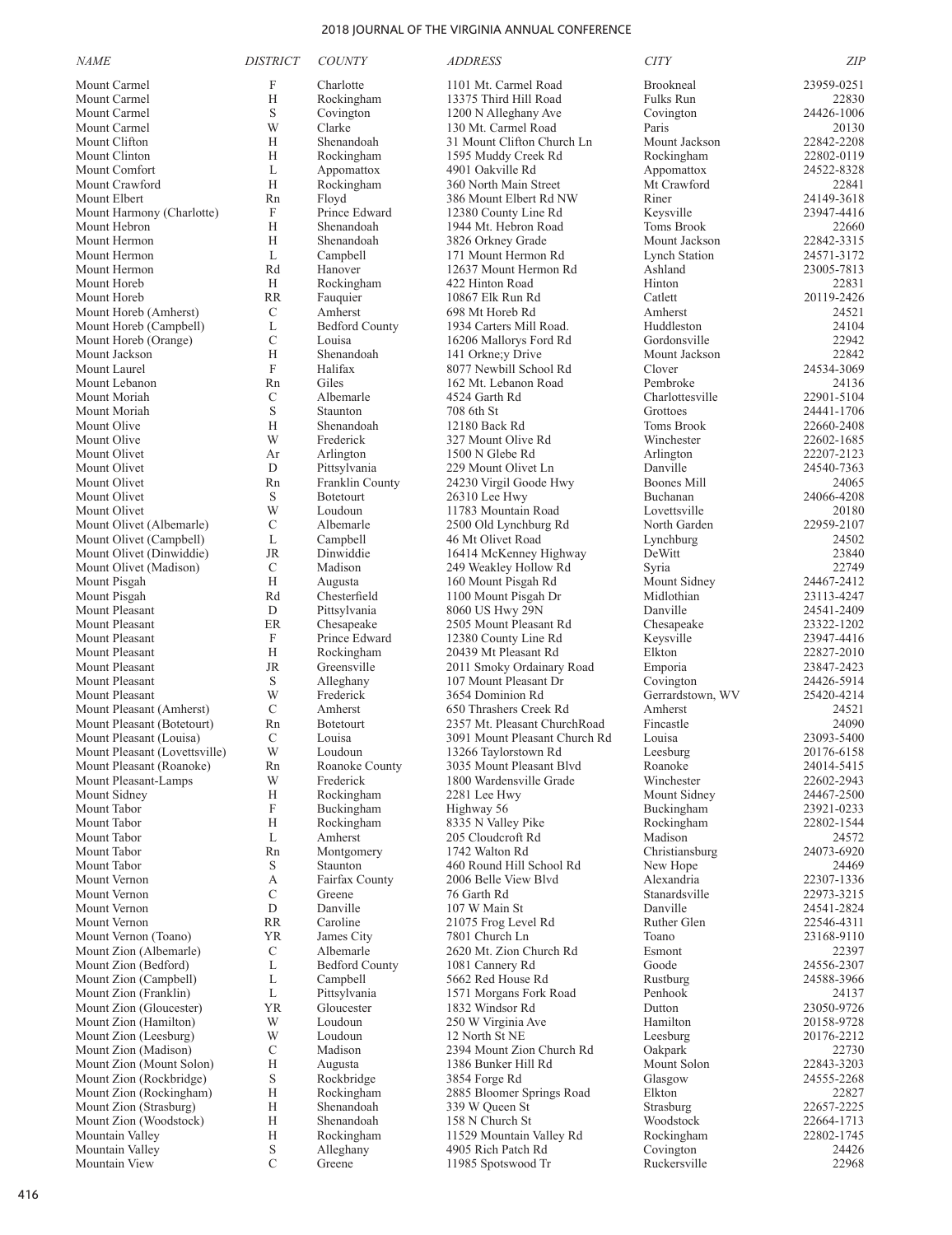| <b>NAME</b>                            | <b>DISTRICT</b>           | <b>COUNTY</b>                       | <i>ADDRESS</i>                                   | <b>CITY</b>               | <b>ZIP</b>               |
|----------------------------------------|---------------------------|-------------------------------------|--------------------------------------------------|---------------------------|--------------------------|
| Mountain View                          | D                         | Patrick                             | 3639 Mountain View Rd                            | Meadows of Dan            | 24120-3678               |
| Mountain View                          | L                         | <b>Bedford County</b>               | 1077 Viewpoint Lane                              | Forest                    | 24551-0543               |
| Mountain View                          | W                         | Frederick                           | 148 Richard Ln                                   | <b>Star Tannery</b>       | 22654-1925               |
| Nelson                                 | C                         | Nelson                              | 5239 Thomas Nelson Hwy                           | Arrington                 | 22922-2624               |
| Nettle Ridge                           | D                         | Patrick                             | 70 Nettle Ridge Loop                             | Stuart                    | 24171-2650               |
| New Beginnings                         | E<br>C                    | Accomack                            | 32347 Chincoteague Rd<br>4899 Rolling Rd         | Wattsville<br>Scottsville | 23483-0000               |
| New Bethel<br>New Bethel (Campbell)    | L                         | Fluvanna<br>Campbell                | 5854 Nowlins Mill Rd                             | Rustburg                  | 24590-4250<br>24588-3966 |
| New Bethel (Pittsylvania)              | L                         | Pittsylvania                        | 7061 Dews Rd                                     | Hurt                      | 24563-3261               |
| New Castle                             | Rn                        | Craig                               | 364 Main Street                                  | New Castle                | 24127                    |
| New Creation                           | ER                        | Chesapeake                          | 4320 Bruce Rd                                    | Chesapeake                | 23321-4205               |
| New Faith                              | C                         | Nelson                              | 6731 Rockfish River Rd                           | Schuyler                  | 22969-2239               |
| New Hope                               | D                         | Franklin                            | 3901 Old Forge Rd                                | Rocky Mount               | 24151-4744               |
| New Hope                               | $\boldsymbol{\mathrm{F}}$ | Charlotte                           | 6101 Scuffletown Rd.                             | Randolph                  | 23962                    |
| New Hope                               | Н                         | Augusta                             | 55 Round Hill School Road                        | New Hope                  | 24469                    |
| New Hope                               | <b>RR</b>                 | Stafford                            | 164 New Hope Church Rd                           | Fredericksburg            | 22405-3400               |
| New Hope<br>New Hope (Bedford)         | <b>YR</b>                 | Gloucester<br><b>Bedford County</b> | 2466 Lewis B Puller Mem Hwy                      | Saluda<br>Bedford         | 23149-4003               |
| New Hope (Campbell)                    | L<br>L                    | Campbell                            | 12679 Dickerson Mill Road<br>2819 Browns Mill Rd | Gretna                    | 24523-2413<br>24557-0441 |
| New Hope (Patrick)                     | D                         | Patrick                             | 1863 Clark House Farm Rd                         | Stuart                    | 24171-2988               |
| New Life                               | Rd                        | Chesterfield                        | 900 Old Hundred Rd                               | Midlothian                | 23114-7407               |
| New Light                              | А                         | Fairfax County                      | 7901 Heritage Dr                                 | Annandale                 | 22003-5201               |
| New Mission                            | E                         | Northampton                         | 8240 Treherneville Dr                            | <b>BIRDSNEST</b>          | 2330                     |
| New Ridgeway                           | L                         | Pittsylvania                        | 1645 Ridgeway Road                               | Pittsville                | 24139                    |
| New Song                               | Rd                        | Hanover                             | 7450 Colts Neck Rd                               | Mechanicsville            | 23111-4234               |
| New Town                               | <b>YR</b>                 | James City                          | 5209 Monticello Ave                              | Williamsburg              | 23188-8213               |
| Newport-Mount Olivet                   | Rn                        | Giles                               | Rt. 311 Blue Grass Trail                         | Newport                   | 24128                    |
| Newsoms                                | JR<br><b>JR</b>           | Southampton<br>Prince George        | 29189 South Main St<br>9010 Hines Rd             | Newsoms                   | 23874                    |
| Newville<br>Nicopolis                  | L                         | <b>Bedford County</b>               | 1158 Nicopolis Dr                                | Disputanta<br>Bedford     | 23842-8551<br>24523-7008 |
| Nimmo                                  | ER                        | Virginia Beach                      | 2200 Princess Anne Rd                            | Virginia Beach            | 23456-3536               |
| Nokesville                             | А                         | Prince William                      | 12550 Aden Rd                                    | Nokesville                | 20181-2716               |
| Norfolk                                | ER                        | Norfolk                             | 6870 N Military Hwy                              | Norfolk                   | 23518-5240               |
| Northview                              | Rn                        | Roanoke County                      | 521 Ridgecrest Dr                                | Roanoke                   | 24019-6272               |
| Norview                                | ER                        | Norfolk                             | 1112 Norview Ave                                 | Norfolk                   | 23513-3443               |
| Oak Grove                              | $\mathcal{C}$             | Madison                             | 1109 Aylor Rd                                    | Madison                   | 22727-3919               |
| Oak Grove                              | E                         | Accomack                            | 30053 Seaside Rd.                                | Melfa                     | 23410                    |
| Oak Grove                              | ER                        | Chesapeake                          | 472 Battlefield Blvd N                           | Chesapeake                | 23320-3986               |
| Oak Grove<br>Oak Grove                 | H<br><b>YR</b>            | Page<br>Isle of Wight               | 2279 Fleeburg Rd<br>24081 Sugar Hill Rd          | Shenandoah<br>Carrollton  | 22849-4307<br>23314-2617 |
| Oak Grove (Dinwiddie)                  | JR                        | Dinwiddie                           | 12715 Acorn Dr                                   | North Dinwiddie           | 23805-9682               |
| Oak Grove (Surry)                      | <b>JR</b>                 | Surry                               | 91 Chapel Bottom Rd                              | Surry                     | 23883-2611               |
| Oak Hill                               | S                         | Waynesboro                          | 1862 Lyndhurst Rd                                | Waynesboro                | 22980-5223               |
| Oak Level                              | Н                         | Shenandoah                          | 1809 Camp Roosevelt Rd                           | Fort Valley               | 22652-3134               |
| Oak Shade                              | С                         | Culpeper                            | 9906 Rixeyville Rd                               | Rixeyville                | 22701                    |
| Oakland                                | D                         | Pittsylvania                        | 184 Snakepath Rd                                 | <b>Blairs</b>             | 24527-3799               |
| Oakland                                | L                         | <b>Bedford County</b>               | 2465 Goode Station Rd                            | Goode                     | 24556-2279               |
| Oakland                                | <b>RR</b>                 | <b>Richmond County</b>              | 4530 Oakland Rd                                  | Farnham                   | 22460-2407<br>23325-2821 |
| Oaklette<br>Oakton                     | $\rm ER$<br>Ar            | Chesapeake<br>Fairfax County        | 520 Oaklette Dr<br>2951 Chain Bridge Rd          | Chesapeake<br>Oakton      | 22124-3022               |
| Oakwood                                | F                         | Cumberland                          | 1291 Columbia Rd                                 | Columbia                  | 23038-2812               |
| Ocean View                             | E                         | Accomack                            | 31 Main St                                       | Wachapreague              | 23480-0000               |
| Ocran                                  | JR                        | Dinwiddie                           | 20221 Cox Rd                                     | Sutherland                | 23885-9455               |
| Old Bridge                             | А                         | Prince William                      | 3966 Old Bridge Rd                               | Woodbridge                | 22192-5006               |
| Old Church                             | <b>YR</b>                 | Middlesex                           | 25614 The Trail                                  | Mattaponi                 | 23110                    |
| Olive Branch                           | <b>YR</b>                 | Gloucester                          | 11408 Salem Church Rd                            | Gloucester                | 23061-2748               |
| Olive Branch (Brunswick)               | F                         | <b>Brunswick</b>                    | 4141 Gasburg Road                                | Gasburg                   | 23857-2008               |
| Olive Branch (Halifax)                 | F                         | Halifax                             | 4020 Philpott Rd                                 | South Boston              | 24592-6608               |
| Olive Branch (Prince Edward)<br>Olivet | F<br><b>RR</b>            | Prince Edward<br>Spotsylvania       | 81 Olive Branch Rd<br>7676 Stubbs Bridge Rd      | Prospect<br>Spotsylvania  | 23960-8024<br>22553-5707 |
| Onley                                  | E                         | Accomack                            | 25642 E Main St                                  | Onley                     | 23418-2932               |
| Orlean                                 | А                         | Fauquier                            | 7029 Leeds Manor Rd                              | Marshall                  | 20115-2227               |
| Otterbein Chapel                       | Н                         | Shenandoah                          | 8514 S Middle Rd                                 | Mount Jackson             | 22842-2835               |
| Otterbein                              | Н                         | Harrisonburg                        | 176 W Market St                                  | Harrisonburg              | 22801-3711               |
| Otterville                             | L                         | <b>Bedford County</b>               | 6524 Big Island Hwy                              | Bedford                   | 24523-6255               |
| Oxford                                 | <b>JR</b>                 | Suffolk                             | 601 W Washington St                              | Suffolk                   | 23434-5756               |
| Oylers Chapel                          | D                         | Franklin                            | 2500 Hardy Rd                                    | Hardy                     | 24101-4302               |
| Page                                   | H                         | Page                                | 1062 Springfield Rd                              | Luray                     | 22835-3701               |
| Painter-Garrison's<br>Palmyra          | E<br>С                    | Accomack<br>Fluvanna                | 17310 Main St<br>258 Main Street                 | Painter<br>Palmyra        | 23420-2608<br>22963      |
| Pamplin                                | $\boldsymbol{\mathrm{F}}$ | Appomattox                          | 267 Church St                                    | Pamplin                   | 23958-0327               |
| Pamunkey                               | <b>YR</b>                 | New Kent                            | Rt 249 and Paumunkey Church Rd                   | Lanexa                    | 23089                    |
| Park                                   | Rn                        | Montgomery                          | 306 Park St                                      | Christiansburg            | 24073-3149               |
| Parkview                               | YR                        | Newport News                        | 912 Briarfield Rd                                | Newport News              | 23605-2404               |
| Parnassus                              | H                         | Augusta                             | 42 Clark Ln                                      | Parnassus                 | 22801-3536               |
| Parrish Chapel                         | Rn                        | <b>Bedford County</b>               | 10000 Stewartsville Rd                           | Vinton                    | 24179-5226               |
| Parrish Court                          | S                         | Covington                           | 2343 S Carpenter Dr                              | Covington                 | 24426-2618               |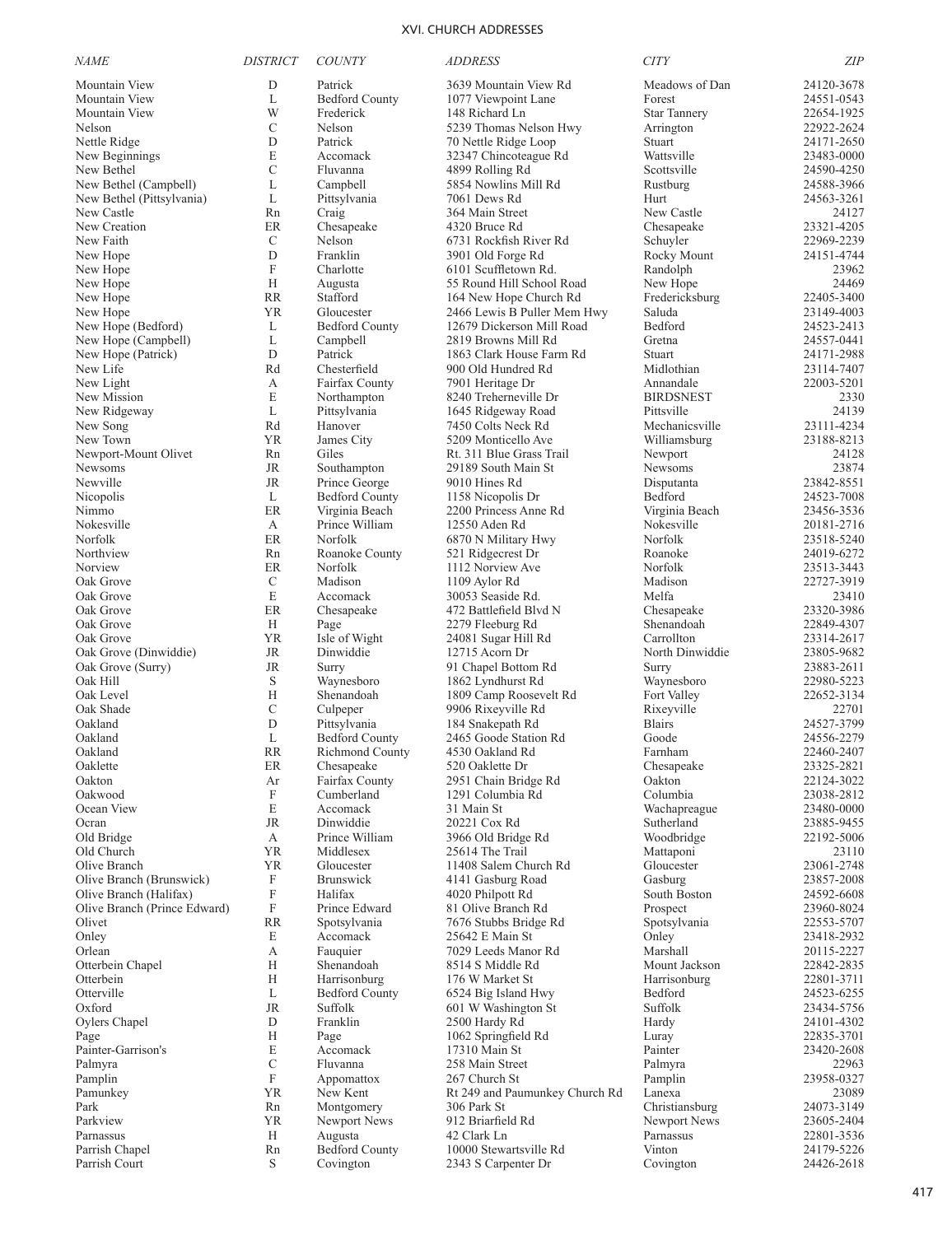| <i>NAME</i>                      | <b>DISTRICT</b>           | <b>COUNTY</b>            | <i>ADDRESS</i>                                 | <b>CITY</b>                   | <b>ZIP</b>               |
|----------------------------------|---------------------------|--------------------------|------------------------------------------------|-------------------------------|--------------------------|
| Patmos                           | L                         | <b>Bedford County</b>    | 1405 Patmos Road                               | Moneta                        | 24121-4445               |
| Payne Memorial                   | $\boldsymbol{\mathrm{F}}$ | Cumberland               | 1 Stoney Point Rd                              | Cumberland                    | 23040-2600               |
| Payneton                         | L                         | Pittsylvania             | 168 Russell Springs Dr                         | Lynchburg                     | 24501-7283               |
| Peace                            | <b>RR</b>                 | Spotsylvania             | 801 Maple Grove Dr                             | Fredericksburg                | 22407-6826               |
| Peakland                         | L                         | Lynchburg                | 4434 Boonsboro Rd                              | Lynchburg                     | 24503-2336               |
| Pelhams                          | JR                        | Brunswick                | 7665 Bellfield Road                            | Emporia                       | 23847-1931               |
| Pender                           | Ar                        | Fairfax County           | 12401 Alder Woods Dr                           | Fairfax                       | 22033-2477               |
| Penhook                          | D                         | Franklin                 | 29 Morgans Fork Rd                             | Penhook                       | 24137-1111               |
| People United in Christ          | S                         | Buena Vista              | 2455 Sycamore Ave                              | Buena Vista                   | 24416-3033               |
| Persinger Memorial<br>Persons    | S<br>JR                   | Alleghany<br>Southampton | 3707 Llama Dr<br>27642 Old Church Road         | Covington                     | 24426-6809<br>23844-2023 |
| Phenix                           | F                         | Charlotte                | 225 Charlotte St.                              | Drewryville<br>Phenix         | 23959-0251               |
| Philadelphia                     | JR                        | <b>Brunswick</b>         | 6072 Triplett Road                             | Lawrenceville                 | 23868-4303               |
| Phoebus                          | <b>YR</b>                 | Hampton                  | 300 E Mellen St                                | Hampton                       | 23663-1863               |
| Pierce Chapel                    | Rn                        | Craig                    | 80 Timber Rdg                                  | Fincastle                     | 24090-4607               |
| Pine Grove                       | W                         | Frederick                | 2833 Green Spring Rd                           | Winchester                    | 22603-2138               |
| Piney Ridge                      | F                         | Appomattox               | 1551 Piney Ridge Rd                            | Pamplin                       | 23958-0327               |
| Pinnell                          | S                         | Alleghany                | 205 Summit Dr                                  | Covington                     | 24426-7237               |
| Pittsville                       | E                         | Accomack                 | 4550 Holland Rd                                | New Church                    | 23415-3210               |
| Plantersville                    | $\boldsymbol{\mathrm{F}}$ | Lunenburg                | 111 Oak Hill Rd                                | Drakes Branch                 | 23937-2612               |
| Pleasant Grove                   | D                         | Henry                    | 1000 Snow Creek Rd                             | Martinsville                  | 24112-8650               |
| Pleasant Grove                   | JR                        | <b>Brunswick</b>         | 2033 Greens Chapel Rd                          | <b>Brodnax</b>                | 23920-2201               |
| Pleasant Hill                    | D                         | Franklin                 | 2717 Ruritan Road                              | Rocky Mount                   | 24151-5137               |
| Pleasant Valley                  | Ar                        | Loudoun                  | 43987 John Mosby Hwy                           | Chantilly                     | 20152-1363               |
| Pleasant View                    | S                         | Waynesboro               | 312 Port Republic Rd                           | Waynesboro                    | 22980-3812               |
| Pocomoke                         | E                         | Accomack                 | 24406 Saxis Rd                                 | Temperanceville               | 23442-3100               |
| Poplar                           | $\mathcal{C}$             | Amherst                  | 255 Sugar Mill Dr                              | Amherst                       | 24521-3315               |
| Port Republic                    | H                         | Rockingham               | 8575 Water Street                              | Port Republic                 | 24471                    |
| Portlock                         | $\rm ER$                  | Chesapeake               | 799 Redstart Ave                               | Chesapeake                    | 23324-1835               |
| Powhatan                         | Rd                        | Powhatan                 | 2253 Rosson Rd                                 | Powhatan                      | 23139-5716               |
| Prices Fork                      | Rn                        | Montgomery               | 4236 Prices Fork Rd                            | Blacksburg                    | 24060-1984               |
| Prince of Peace                  | А                         | Prince William           | 6299 Token Forest Dr                           | Manassas                      | 20112-8805               |
| Prospect                         | Rd                        | Hanover<br>Hanover       | 2387 Westwood Rd                               | Mechanicsville                | 23111-6261               |
| Prospect<br>Prospect (Brunswick) | Rd<br>F                   | <b>Brunswick</b>         | 2387 Westwood Rd<br>1974 Ebony Road            | Mechanicsville<br>Ebony       | 23111-6261<br>23845-2035 |
| Prospect (Prince Edward)         | $\boldsymbol{\mathrm{F}}$ | Prince Edward            | 707 Propsect Rd.                               | Prospect                      | 23960-0216               |
| Providence Chapel                | W                         | Clarke                   | 27 Providence Ln                               | Bluemont                      | 20135-5302               |
| Providence                       | $\boldsymbol{\mathrm{F}}$ | Mecklenburg              | 1222 Wilson Rd                                 | Forksville                    | 23950-1634               |
| Providence                       | <b>RR</b>                 | Essex                    | Corner of Poorhouse & Providence Rd            | Millers Tavern                | 23115                    |
| Providence                       | <b>RR</b>                 | Westmoreland             | 5417 Stratford Hall Rd                         | Montross                      | 22520                    |
| Providence (Campbell)            | L                         | Campbell                 | 383 English Tavern Rd                          | Rustburg                      | 24588-3400               |
| Providence (Chesterfield)        | Rd                        | Chesterfield             | 901 S Providence Rd                            | North Chesterfield            | 23236-2649               |
| Providence (New Kent)            | Rd                        | New Kent                 | 4001 New Kent Hwy                              | Ouinton                       | 23141-2231               |
| Providence (Patrick)             | D                         | Patrick                  | 1021 Providence Dr                             | Patrick Springs               | 24133-3794               |
| Providence (Pittsylvania)        | L                         | Pittsylvania             | 5185 Java Rd                                   | Java                          | 24565-3913               |
| Providence (Suffolk)             | JR                        | Suffolk                  | 3105 Providence Rd                             | Suffolk                       | 23434-7219               |
| Providence (Yorktown)            | <b>YR</b>                 | York                     | 113 Old Dare Rd                                | Yorktown                      | 23692-2912               |
| Quicksburg                       | Н                         | Shenandoah               | 4281 Ridge Road                                | Quicksburg                    | 22847                    |
| Raleigh Court                    | Rn                        | Roanoke                  | 1706 Grandin Rd SW                             | Roanoke                       | 24015-2816               |
| Ramsey Memorial                  | Rd                        | Richmond                 | 5900 Hull Street Rd                            | Richmond                      | 23224-2714               |
| Randolph Street                  | S<br>W                    | Lexington                | 118 S Randolph St<br>3049 Rectortown Rd        | Lexington<br>Rectortown       | 24450-2329               |
| Rectortown<br>Red Valley         | D                         | Fauquier<br>Franklin     | 30 Red Valley Rd                               | Boones Mill                   | 20140<br>24065-4648      |
| Redland                          | W                         | Frederick                | 6540 N Frederick Pike                          | Cross Junction                | 22625-2335               |
| Redwood                          | ${\rm D}$                 | Franklin                 | 3001 Old Franklin Tpke                         | Rocky Mount                   | 24151-5684               |
| Refuge                           | W                         | Frederick                | 717 Refuge Church Rd                           | Stephens City                 | 22655-5628               |
| Regester Chapel                  | RR                        | Stafford                 | 85 Bells Hill Rd                               | Stafford                      | 22554-5015               |
| Rehobeth                         | W                         | Loudoun                  | 14085 Rehobeth Church Rd                       | Lovettsville                  | 20180-3215               |
| Rehoboth                         | D                         | Franklin                 | 1447 Wirtz Rd                                  | Wirtz                         | 24184-4450               |
| Rehoboth (Boydton)               | F                         | Mecklenburg              | 3577 Phillis Rd                                | Boydton                       | 23917-3736               |
| Rehoboth (Caroline)              | RR                        | Caroline                 | 18580 Partlow Rd                               | Chilesburg                    | 22534                    |
| Rehoboth (Mecklenburg)           | F                         | Mecklenburg              | 1919 Blackridge Road                           | La Crosse                     | 23950-2102               |
| Rehoboth (Northumberland)        | <b>RR</b>                 | Northumberland           | 126 Shiloh School Rd                           | Kilmarnock                    | 22482                    |
| Reliance                         | W                         | Warren                   | 1571 Reliance Rd                               | Reliance                      | 22649-2109               |
| Relief                           | W                         | Frederick                | 5275 Middle Rd                                 | Winchester                    | 22602-2788               |
| Remington                        | <b>RR</b>                 | Fauquier                 | 150 W Bowen St                                 | Remington                     | 22734-9622               |
| Republican Grove                 | L                         | Pittsylvania             | 12512 E Gretna Rd                              | Gretna                        | 24557-4803               |
| Rest                             | W                         | Frederick                | 4713 Martinsburg Pike                          | Clear Brook                   | 22624-1408               |
| <b>Restoration Satellite</b>     | Ar                        | Fairfax County           | 1501 Becontree Ln                              | Reston                        | 20190-4001               |
| Restoration<br>Resurrection      | C<br>$\rm ER$             | Albemarle                | 1835 Steeplechase Run                          | Charlottesville<br>Chesapeake | 22911-7559               |
| Reveille                         | Rd                        | Chesapeake<br>Richmond   | 1322 Centerville Tpke N<br>4200 Cary Street Rd | Richmond                      | 23320-3028<br>23221-2526 |
| Richardsville                    | C                         | Culpeper                 | 29235 Richards Ferry Rd                        | Richardsville                 | 22736-1950               |
| Ridgeway                         | D                         | Henry                    | 160 Church St                                  | Ridgeway                      | 24148-0078               |
| Ridings Chapel                   | W                         | Warren                   | 1635 Salem Church Rd                           | <b>Stephens City</b>          | 22655-5647               |
| <b>RISE</b>                      | H                         | Harrisonburg City        | 60 W Market St                                 | Harrisonburg                  | 22801-3709               |
| Rising Hope Mission              | А                         | Fairfax County           | 8220 Russell Rd                                | Alexandria                    | 22309-8218               |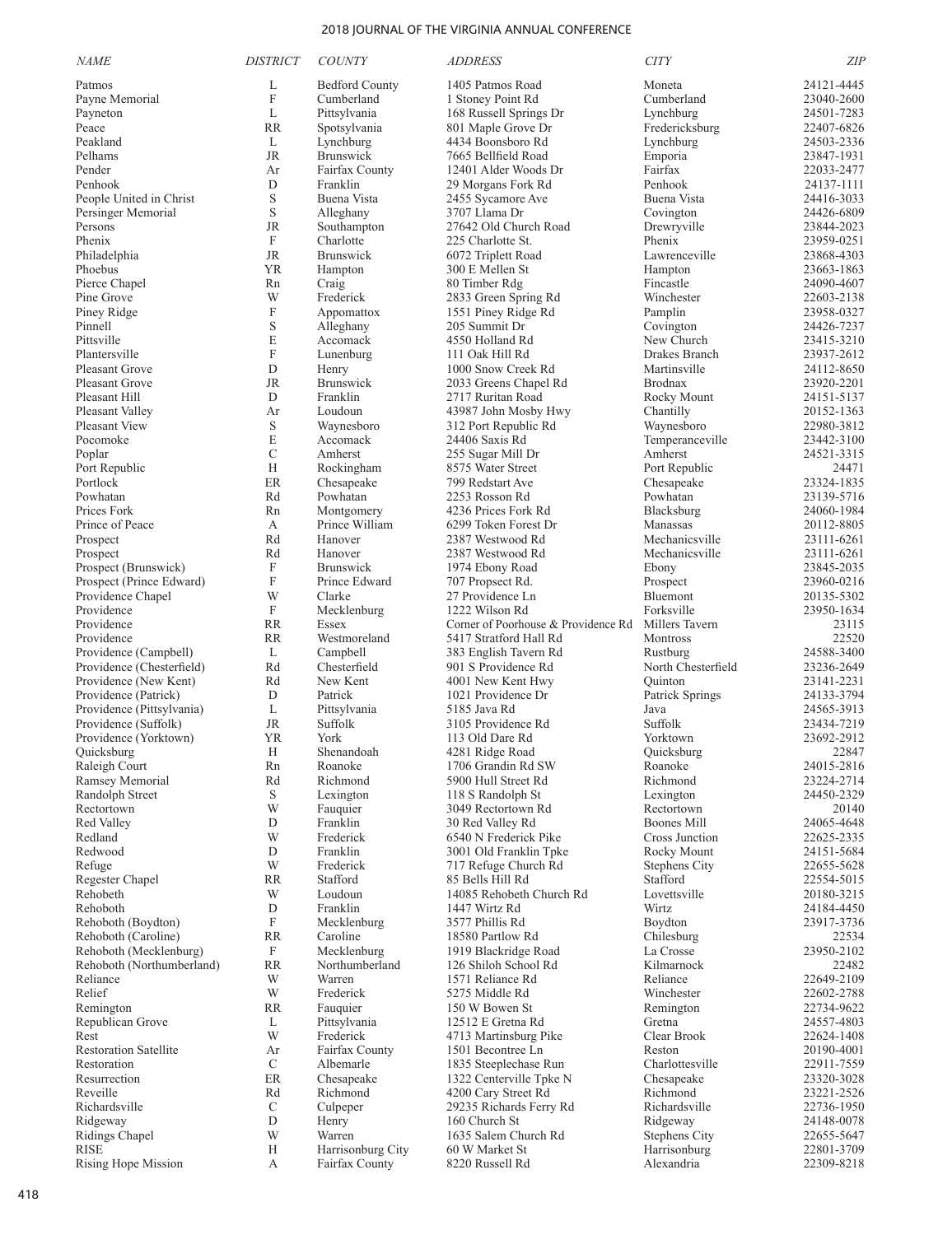| <b>NAME</b>                                            | <b>DISTRICT</b>           | <b>COUNTY</b>              | <i>ADDRESS</i>                                 | <b>CITY</b>              | <b>ZIP</b>               |
|--------------------------------------------------------|---------------------------|----------------------------|------------------------------------------------|--------------------------|--------------------------|
| River Road                                             | Rd                        | Henrico                    | 8800 River Rd                                  | Richmond                 | 23229-7802               |
| Riverside                                              | H                         | Rockingham                 | 16174 Brocks Gap Rd                            | Fulks Run                | 22830-2032               |
| Riverton                                               | W                         | Warren                     | 55 E Strasburg Rd                              | Front Royal              | 22630-4600               |
| Riverview                                              | YR                        | Isle of Wight              | 19696 Smith's Neck Road                        | Rescue<br>Alexandria     | 23424-9998<br>22314-4110 |
| Roberts Memorial<br>Rock Spring                        | А<br>$\mathcal{C}$        | Alexandria<br>Nelson       | 606A S Washington St<br>1655 Rock Spring Rd    | Faber                    | 22938-2766               |
| Rock Springs                                           | D                         | Pittsylvania               | 2445 Rocksprings Rd                            | Ringgold                 | 24586-5615               |
| Rock                                                   | $\mathbf F$               | Brunswick                  | 75 Rock Church Rd                              | Lawrenceville            | 23868-4525               |
| Rockingham Court                                       | Rn                        | Roanoke County             | 4615 Bryan Rd                                  | Roanoke                  | 24014-6705               |
| Rocky Hill                                             | F                         | Nottoway                   | 709 S Main St                                  | Blackstone               | 23824-2605               |
| Rocky Hock (Surry)                                     | <b>JR</b>                 | <b>Sussex</b>              | 2745 White Marsh Rd                            | Wakefield                | 23888                    |
| Rocky Mount                                            | D                         | Franklin                   | 35 N Main St                                   | Rocky Mount              | 24151-1504               |
| Rocky Mount                                            | $\boldsymbol{\mathrm{F}}$ | Buckingham                 | 236 Rocky Mountain Rd                          | Dillwyn                  | 23936-2642               |
| Rocky Run<br>Rodes                                     | JR<br>C                   | Dinwiddie<br>Nelson        | 14925 Glebe Rd<br>286 Avon Rd                  | Dewitt<br>Afton          | 23840-2407<br>22920-3109 |
| Rose Park                                              | $\mathcal{C}$             | Madison                    | 318 Shelby Rd                                  | Madison                  | 22748                    |
| Ross Harbour                                           | D                         | Patrick                    | 6260 Elamsville Rd                             | Stuart                   | 24171-3266               |
| Roszell Chapel                                         | W                         | Loudoun                    | 37141 Snickersville Turnpike                   | Philomont                | 20131                    |
| Round Hill (Frederick)                                 | W                         | Frederick                  | 2993 Northwestern Pike                         | Winchester               | 22603-3824               |
| Round Hill (Loudoun)                                   | W                         | Loudoun                    | 11 W Loudoun St                                | Round Hill               | 20141-2430               |
| Rouzies Chapel                                         | Rd                        | Hanover                    | 21089 Green Bay Rd                             | Beaverdam                | 23015-1103               |
| Rustburg                                               | L<br>L                    | Campbell<br>Pittsylvania   | 664 Village Hwy                                | Rustburg<br>Gretna       | 24588-4374               |
| Saint Andrew<br>Saint Andrew's                         | A                         | Alexandria                 | 10164 E Gretna Rd<br>845 N Howard St           | Alexandria               | 24557-4842<br>22304-5456 |
| Saint Andrew's                                         | Rd                        | Henrico                    | 9801 Fort King Rd                              | Richmond                 | 23229-3843               |
| Saint Andrew's (Portsmouth)                            | ER                        | Portsmouth                 | 5615 Portsmouth Blvd                           | Portsmouth               | 23701-1834               |
| Saint Andrew's (Va Beach)                              | ER                        | Virginia Beach             | 717 Tucson Rd                                  | Virginia Beach           | 23462-6406               |
| Saint George's                                         | А                         | Fairfax County             | 4910 Ox Rd                                     | Fairfax                  | 22030-4513               |
| Saint James                                            | А                         | Alexandria                 | 5200 Fillmore Ave                              | Alexandria               | 22311-1202               |
| Saint James                                            | S                         | Augusta                    | 3777 Churchville Ave                           | Churchville              | 24421-2500               |
| Saint James                                            | YR<br>D                   | Hampton<br>Franklin        | 1533 W Queen St<br>9625 Franklin St            | Hampton<br>Ferrum        | 23669-3665<br>24088-4581 |
| Saint James (Ferrum)<br>Saint James (Pleasant Valley)  | H                         | Rockingham                 | 1525 Cecil Wampler Road                        | Pleasant Valley          | 22848                    |
| Saint John's                                           | А                         | Fairfax County             | 5312 Backlick Rd                               | Springfield              | 22151-3313               |
| Saint John's                                           | D                         | Pittsylvania               | 1452 Stony Mill Rd                             | Danville                 | 24540-6910               |
| Saint John's                                           | F                         | Nottoway                   | 17502 Namozine Road                            | Amelia                   | 23002                    |
| Saint John's                                           | H                         | Shenandoah                 | 116 S High St                                  | Edinburg                 | 22824-3083               |
| Saint John's                                           | S                         | Buena Vista                | 351 E 21st St                                  | Buena Vista              | 24416-2717               |
| Saint John's (Atlantic)<br>Saint John's (Staunton)     | E<br>S                    | Accomack<br>Staunton       | 10352 Atlantic Rd                              | Atlantic<br>Staunton     | 23303-2105<br>24401-2429 |
| Saint Luke's                                           | Ar                        | Fairfax County             | 1716 N Augusta St<br>7628 Leesburg Pike        | Falls Church             | 22043-2004               |
| Saint Luke's                                           | D                         | Danville                   | 3090 N Main St                                 | Danville                 | 24540-1741               |
| Saint Luke's                                           | Rd                        | Chesterfield               | 4101 Fordham Rd                                | North Chesterfield       | 23236-1135               |
| Saint Luke's                                           | YR                        | York                       | 300 Ella Taylor Rd                             | Yorktown                 | 23692-3236               |
| Saint Mark                                             | ER                        | Portsmouth                 | 4320 Twin Pines Rd                             | Portsmouth               | 23703-1635               |
| Saint Mark's                                           | А                         | Prince William             | 7803 Well St                                   | Manassas                 | 20111-2103               |
| Saint Mark's<br>Saint Mark's                           | $\mathbf F$<br><b>JR</b>  | Nottoway<br>Petersburg     | 2587 Snead Spring Rd.<br>225 Claremont St      | Crewe<br>Petersburg      | 23930-4104<br>23805-1413 |
| Saint Mark's                                           | Rd                        | Chesterfield               | 11551 Lucks Ln                                 | Midlothian               | 23114-1220               |
| Saint Mark's                                           | Rn                        | <b>Botetourt</b>           | 19 Cedar Ridge Dr                              | Daleville                | 24083-3072               |
| Saint Mark's                                           | S                         | Waynesboro                 | 2316 W Main St                                 | Waynesboro               | 22980-1723               |
| Saint Mark's                                           | W                         | Fauquier                   | 6516 Main St                                   | The Plains               | 20198-2236               |
| Saint Mark's                                           | ΥR                        | Hampton                    | 99 E Mercury Blvd                              | Hampton                  | 23669-2970               |
| Saint Matthew<br>Saint Matthew's                       | YR<br>A                   | Mathews<br>Fairfax County  | 1581 Garden Creek Rd<br>8617 Little River Tpke | Mathews<br>Annandale     | 23109-2040<br>22003-3604 |
| Saint Matthew's                                        | Rd                        | Goochland                  | 1706 St Matthews Ln                            | Richmond                 | 23233-7426               |
| Saint Matthias                                         | RR                        | Stafford                   | 426 Deacon Rd                                  | Fredericksburg           | 22405-1718               |
| Saint Paul                                             | A                         | Prince William             | 1400 G St                                      | Woodbridge               | 22191-1605               |
| Saint Paul                                             | RR                        | Caroline                   | 25187 Signboard Rd                             | Ruther Glen              | 22546-3700               |
| Saint Paul                                             | Rn                        | Roanoke                    | 502 Gilmer Ave NW                              | Roanoke                  | 24016-1715               |
| Saint Paul                                             | YR                        | Mathews                    | 5555 New Point Comfort Hwy                     | Susan                    | 23163-2110               |
| Saint Paul (Christiansburg)<br>Saint Paul (Rockingham) | Rn<br>Н                   | Montgomery<br>Harrisonburg | 220 W Main St<br>1251 Samuels Rd               | Christiansburg<br>Elkton | 24073-2946<br>22827-2777 |
| Saint Paul's                                           | $\rm ER$                  | Chesapeake                 | 437 Providence Rd                              | Chesapeake               | 23325-4602               |
| Saint Paul's                                           | S                         | Staunton                   | 2000 Shutterlee Mill Rd                        | Staunton                 | 24401-1787               |
| Saint Paul's (Craigsville)                             | S                         | Augusta                    | 31 Craig St                                    | Craigsville              | 24430                    |
| Saint Peter's                                          | Н                         | Rockingham                 | 6439 E Point Rd                                | Elkton                   | 22827-2301               |
| Saint Peter's                                          | Rd                        | Hanover                    | 15599 Mountain Rd                              | Montpelier               | 23192-2912               |
| Saint Stephen's                                        | А                         | Fairfax County             | 9203 Braddock Rd                               | Burke                    | 22015-1613               |
| Saint Thomas<br>Saint Thomas (Manassas)                | E<br>А                    | Accomack<br>Manassas       | St Thomas Rd<br>8899 Sudley Rd                 | Parksley<br>Manassas     | 23421-0000<br>20110-4728 |
| Salem                                                  | ER                        | Virginia Beach             | 2057 Salem Rd                                  | Virginia Beach           | 23456-1309               |
| Salem                                                  | <b>RR</b>                 | Stafford                   | 74 Brent Point Rd                              | Stafford                 | 22554-2826               |
| Salem (Amelia)                                         | F                         | Amelia                     | 11310 Clementown Rd                            | Amelia Court House       | 23002-5132               |
| Salem (Bedford)                                        | L                         | <b>Bedford County</b>      | 3717 Forbes Mill Rd                            | Bedford                  | 24523-3326               |
| Salem (Buckingham)                                     | F                         | Buckingham                 | 2160 Ca Ira Rd                                 | Dillwyn                  | 23936-9804               |
| Salem (Campbell)                                       | L                         | Campbell                   | 5216 Colonial Hwy                              | Evington                 | 24550-2324               |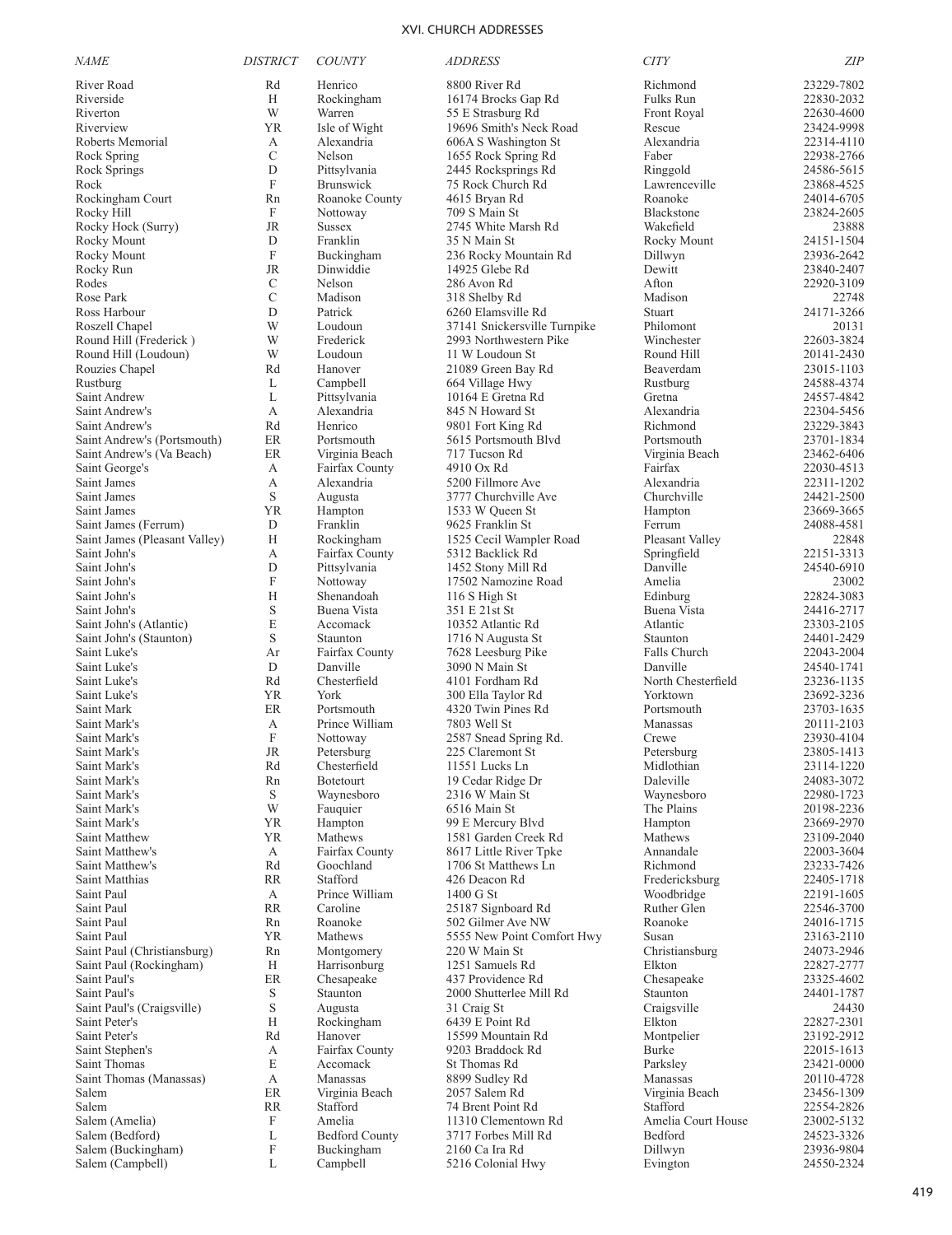| <b>NAME</b>                            | <b>DISTRICT</b>           | <b>COUNTY</b>                | <i>ADDRESS</i>                               | <b>CITY</b>                                   | ZIP                      |
|----------------------------------------|---------------------------|------------------------------|----------------------------------------------|-----------------------------------------------|--------------------------|
| Salem (Fluvanna)                       | $\mathcal{C}$             | Fluvanna                     | 850 Salem Church Rd                          | Palmyra                                       | 22963                    |
| Salem (Gloucester)                     | <b>YR</b>                 | Gloucester                   | 11408 Salem Church Rd                        | Gloucester                                    | 23061-2748               |
| Salem (Mathews)                        | <b>YR</b>                 | Mathews                      | 1099 Salem Church Road                       | Mathews                                       | 23109-0425               |
| Salem (Mecklenburg)                    | F                         | Mecklenburg                  | 3088 Busy Bee Rd                             | South Hill                                    | 23970-6049               |
| Salem (Orange)                         | $\mathcal{C}$             | Orange                       | 28123 Constitution Hwy                       | Rhoadesville                                  | 22542-8841               |
| Salem (Patrick)                        | D                         | Patrick                      | 159 Salem Church Rd                          | Patrick Springs                               | 24133-3261               |
| Salem (Petersburg)                     | <b>JR</b>                 | Prince George                | 19312 Templeton Rd                           | Carson                                        | 23830-9409               |
| Salem (Prince George)                  | JR                        | Prince George                | 9010 Hines Rd                                | Disputanta                                    | 23842-8551               |
| Sandbridge Community Chapel<br>Sanford | <b>ER</b><br>E            | Virginia Beach<br>Accomack   | 3041 Sandpiper Rd<br>23169 Belinda Rd        | Virginia Beach<br>Sanford                     | 23456-4436               |
| Sangerville                            | Н                         | Augusta                      | 31 Clark Ln                                  | Churchville                                   | 23426-3005<br>24421-2015 |
| Sardis                                 | $\mathcal{C}$             | Amherst                      | 147 Sardis Rd                                | Amherst                                       | 24521-4924               |
| Sardis                                 | $\boldsymbol{\mathrm{F}}$ | Mecklenburg                  | 3152 Marengo Rd                              | La Crosse                                     | 23950-2420               |
| Saxis                                  | E                         | Accomack                     | 21037 Saxis Rd                               | Saxis                                         | 23427-0000               |
| Scottsburg                             | F                         | Halifax                      | 2220 Scottsburg Rd.                          | Clover                                        | 24534-3281               |
| Scottsville                            | $\mathcal{C}$             | Albemarle                    | 158 E Main St                                | Scottsville                                   | 24590-4139               |
| Seays Chapel                           | $\mathcal{C}$             | Fluvanna                     | 4910 Shore Rd                                | Palmyra                                       | 22963-5005               |
| Shackelfords Chapel                    | <b>YR</b>                 | King and Queen               | 2895 Pierce Rd                               | Saluda                                        | 23149-2621               |
| Shady Grove                            | F                         | Halifax                      | 8007 E. Hyco Rd.                             | South Boston                                  | 24592-6904               |
| Shady Grove                            | <b>RR</b>                 | Spotsylvania                 | 11007 W Catharpin Rd                         | Spotsylvania                                  | 22551-5303               |
| Shady Grove (Mechanicsville)           | Rd                        | Hanover                      | 8209 Shady Grove Rd                          | Mechanicsville                                | 23111-2211               |
| Shady Grove (Short Pump)               | Rd                        | Henrico                      | 4825 Pouncey Tract Rd                        | Glen Allen                                    | 23059-5738               |
| Sharon                                 | <b>JR</b>                 | <b>Sussex</b>                | 18133 Comans Well Rd                         | Yale                                          | 23897-5003               |
| Sharon                                 | L                         | Campbell                     | 259 Dogwood St                               | Appomattox                                    | 24522-4066               |
| Shepherds<br>Sherando                  | <b>RR</b><br>S            | King and Oueen<br>Augusta    | 163 Fleets Mill Rd                           | Saint Stephens Church<br><b>Stuarts Draft</b> | 23148<br>24477-2540      |
| Sherbourne                             | Rd                        | Chesterfield                 | 2022 Howardsville Tpke<br>2619 Sherbourne Rd | North Chesterfield                            | 23237-1118               |
| Shiloh                                 | H                         | Shenandoah                   | 2594 John Marshall Hwy                       | Strasburg                                     | 22657-4306               |
| Shiloh                                 | L                         | <b>Bedford County</b>        | Graves Mill Rd                               | Lynchburg                                     | 24502                    |
| Shiloh                                 | <b>RR</b>                 | Caroline                     | 22410 Mattaponi Trl                          | Milford                                       | 22514-2525               |
| Shiloh                                 | Rn                        | Roanoke County               | 7509 Newport Rd                              | Catawba                                       | 24070-2835               |
| Shiloh                                 | Rn                        | <b>Botetourt</b>             | 519 Shiloh Drive                             | Eagle Rock                                    | 24085                    |
| Shiloh (Mecklenburg)                   | F                         | Mecklenburg                  | 3088 Busy Bee Rd                             | South Hill                                    | 23970-6049               |
| Shiloh (Montpelier)                    | Rd                        | Hanover                      | 17420 Shiloh Church Rd                       | Montpelier                                    | 23192-2010               |
| Shockeysville                          | W                         | Frederick                    | 139 Holiday Rd                               | Winchester                                    | 22603-1565               |
| Signpost                               | E                         | Accomack                     | 3089 Fleming Rd                              | Sign Post                                     |                          |
| Siloam                                 | L                         | Pittsylvania                 | 168 Russell Springs Dr                       | Lynchburg                                     | 24501-7283               |
| Silverbrook                            | А                         | Fairfax County               | 8616 Silverbrook Rd                          | Lorton                                        | 22079-3014               |
| Singleton                              | YR                        | Gloucester                   | 5869 Ware Neck Rd                            | Gloucester                                    | 23061-4804               |
| Skipwith                               | Rd                        | Henrico                      | 2211 Skipwith Rd                             | Richmond                                      | 23294-3425               |
| Sleepy Hollow                          | Ar                        | Fairfax County               | 3435 Sleepy Hollow Rd<br>11321 Beach Mill Rd | Falls Church<br><b>Great Falls</b>            | 22044-1006<br>22066-3019 |
| Smith Chapel<br>Smith Memorial         | Ar<br>D                   | Fairfax County<br>Henry      | 2703 Daniels Creek Rd                        | Collinsville                                  | 24078-1395               |
| Smiths Chapel                          | E                         | Accomack                     | 35475 Upshur's Neck Rd                       | Quinby                                        | 23423-0000               |
| Smiths Grove                           | <b>JR</b>                 | Dinwiddie                    | 8301 Smith Grove Ln                          | North Dinwiddie                               | 23803-7553               |
| Smyrna                                 | F                         | Prince Edward                | 3377 James Madison Hwy                       | Sheppards                                     | 23960                    |
| Smyrna                                 | L                         | Amherst                      | 1003 Matohoe Rd                              | Monroe                                        | 24574                    |
| Snead Memorial (Wachapreague)          | E                         | Accomack                     | 33016 Seaside Rd                             | Wachapreague                                  | 23480-0000               |
| Somerton                               | <b>JR</b>                 | Suffolk                      | 8610 Whaleyville Blvd                        | Suffolk                                       | 23438-9746               |
| South Covington                        | $\mathbf S$               | Alleghany                    | 1911 S Kadel Ave                             | Covington                                     | 24426-2572               |
| South Hill                             | F                         | Mecklenburg                  | 105 Franklin St                              | South Hill                                    | 23970-2007               |
| South River                            | $\mathbf C$               | Greene                       | 1497 South River Rd                          | Stanardsville                                 | 22973                    |
| South Roanoke                          | Rn                        | Roanoke                      | 2330 Jefferson St SE                         | Roanoke                                       | 24014-2406               |
| Southall Memorial<br>Southview         | F                         | Charlotte<br>Roanoke         | 6220 Saxkey Rd<br>3539 Peters Creek Rd NW    | Saxe<br>Roanoke                               | 23967-5749<br>24019-2807 |
| Sperryville                            | Rn<br>$\mathbf C$         | Rappahannock                 | 3731 Sperryville Pike                        | Sperryville                                   | 22740-2152               |
| Spirit and Life                        | А                         | Prince William               | 15425 Beachview Dr                           | Montclair                                     | 22025-1025               |
| Springfield                            | А                         | Fairfax County               | 7047 Old Keene Mill Rd                       | Springfield                                   | 22150-2804               |
| Stanardsville                          | C                         | Greene                       | 25 Court St                                  | Stanardsville                                 | 22973                    |
| Stanley                                | H                         | Page                         | 162 E Main St                                | Stanley                                       | 22851-4034               |
| Stanleytown                            | $\mathbf D$               | Henry                        | 24 Maplewood Ave                             | Stanleytown                                   | 24168-3025               |
| Starr-Bolar                            | $\mathbf S$               | Augusta                      | 49 Poor Farm Rd                              | Warm Springs                                  | 24484-2370               |
| Stephens City                          | W                         | Frederick                    | 5291 Main St                                 | Stephens City                                 | 22655-2633               |
| Sterling                               | Ar                        | Loudoun                      | 304 E Church Rd                              | Sterling                                      | 20164-2926               |
| Stonewall                              | Rn                        | Floyd                        | 4085 Floyd Hwy N                             | Floyd                                         | 24091-2905               |
| Stonewall                              | S                         | Augusta                      | 145 Parkersburg Tpke                         | Staunton                                      | 24401-6063               |
| Strasburg                              | Н                         | Shenandoah                   | 114 W Washington St                          | Strasburg                                     | 22657-2146               |
| Stuart                                 | D                         | Patrick                      | 105 E Blue Ridge St                          | Stuart                                        | 24171-1704               |
| Sudley<br>Sunset Drive (Broadway)      | А<br>H                    | Prince William<br>Rockingham | 5308 Sudley Road<br>127 S Sunset Dr          | Catharpin<br>Broadway                         | 20143-0096               |
| Surry                                  | JR                        | Surry                        | 357 Colonial Trl E                           | Surry                                         | 22815-9426<br>23883-2702 |
| Susanna Wesley                         | YR                        | Gloucester                   | 3900 George Washington Hwy                   | Ordinary                                      | 23131                    |
| Swain Memorial (Tangier)               | E                         | Accomack                     | 16094 Main Ridge Rd                          | Tangier Island                                | 23440-0000               |
| Swansonville                           | D                         | Pittsylvania                 | 16492 Franklin Tpke                          | Dry Fork                                      | 24549-3638               |
| Sycamore                               | JR                        | Prince George                | 9710 Old Stage Rd                            | Prince George                                 | 23875-2105               |
| Sydenstricker                          | $\mathbf{A}$              | Fairfax County               | 8508 Hooes Rd                                | Springfield                                   | 22153-1703               |
| Tabernacle                             | ER                        | Virginia Beach               | 1265 Sandbridge Rd                           | Virginia Beach                                | 23456-4041               |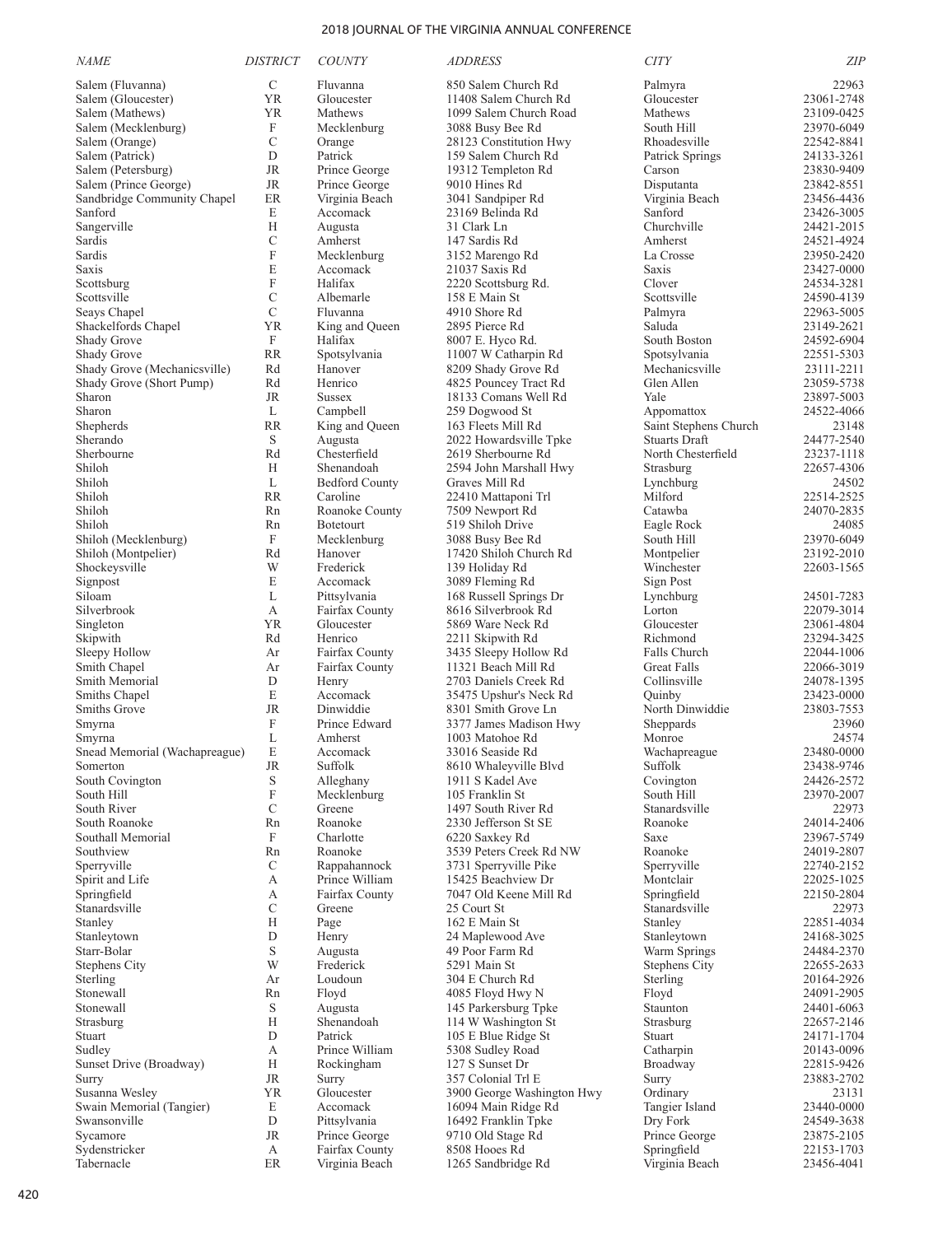| <i>NAME</i>                                | <b>DISTRICT</b>   | <b>COUNTY</b>                  | <i>ADDRESS</i>                                | <b>CITY</b>                    | <b>ZIP</b>               |
|--------------------------------------------|-------------------|--------------------------------|-----------------------------------------------|--------------------------------|--------------------------|
| Tabernacle                                 | $\mathbf F$       | Amelia                         | 6100 Tabernacle Church Rd                     | Amelia Court House             | 23002-0263               |
| Tabernacle                                 | <b>RR</b>         | Spotsylvania                   | 7310A Old Plank Rd                            | Fredericksburg                 | 22407-8625               |
| Tabernacle                                 | YR                | New Kent                       | 20051 Tabernacle Rd                           | Barhamsville                   | 23011-2112               |
| Tabernacle (Poquoson)                      | <b>YR</b>         | Poquoson                       | 831 Poquoson Ave                              | Poquoson                       | 23662-1723               |
| Tappahannock Memorial                      | RR                | Essex                          | 345 Earl St                                   | Tappahannock                   | 22560                    |
| Thalia                                     | ER                | Virginia Beach                 | 4321 Virginia Beach Blvd                      | Virginia Beach                 | 23452-1204               |
| The Flow at Ettrick Satellite              | JR                |                                | 215 Wisteria Ln Apt 1E                        | Petersburg                     | 23805-9166               |
| The Garden                                 | ER                | Norfolk                        | 2709 Greendale Ave                            | Norfolk                        | 23518-4604               |
| The Gathering at Scott Memorial            | ER<br>$\mathbf F$ | Virginia Beach                 | 409 First Colonial Rd<br>1313 Cartersville Rd | Virginia Beach<br>Cartersville | 23454-4606               |
| Thomas Chapel<br>Thrasher Memorial         | Rn                | Cumberland<br>Roanoke County   | 707 E Washington Ave                          | Vinton                         | 23027-9626<br>24179-2146 |
| Three Oaks Fellowship                      | Rn                | <b>Bedford County</b>          | 12392 Hardy Rd                                | Hardy                          | 24101-4238               |
| Thrifts Chapel                             | $\mathbf F$       | Nottoway                       | Marshalltown and Poorhouse Rd                 | Victoria                       | 23974                    |
| Timberlake                                 | L                 | Campbell                       | 21649 Timberlake Rd                           | Lynchburg                      | 24502-7401               |
| Toms Brook                                 | Н                 | Shenandoah                     | 3263 Main Street                              | Toms Brook                     | 22660                    |
| <b>Totten Chapel</b>                       | S                 | Highland                       | Hiner Mill Road                               | Moyers, WV                     | 26815                    |
| Travis Chapel                              | E                 | Northampton                    | 6412 Sunnyside Rd                             | Cape Charles                   | 23310-2608               |
| Trinity                                    | Ar                | Fairfax County                 | 1205 Dolley Madison Blvd                      | McLean                         | 22101-3019               |
| Trinity                                    | <b>RR</b>         | King George                    | 9425 Kings Hwy                                | King George                    | 22485-3425               |
| Trinity                                    | RR                | Essex                          | 5428 Richmond Hwy                             | Millers Tavern                 | 23115-0157               |
| Trinity                                    | Rd                | Henrico                        | 903 Forest Ave                                | Richmond                       | 23229-6633               |
| Trinity                                    | Rn                | Roanoke                        | 305 Mountain Ave SW                           | Roanoke                        | 24016-4003               |
| Trinity (Alexandria)                       | А                 | Alexandria                     | 2911 Cameron Mills Rd                         | Alexandria                     | 22302-2518               |
| Trinity (Amelia)                           | $\mathbf{F}$      | Amelia                         | 9061 Washington St                            | Amelia Court House             | 23002-4965               |
| Trinity (Appomattox)<br>Trinity (Buchanan) | L<br>Rn           | Appomattox<br><b>Botetourt</b> | 4901 Oakville Rd<br>19637 Main St             | Appomattox<br>Buchanan         | 24522-8328<br>24066-5498 |
| Trinity (Buckingham)                       | F                 | Buckingham                     | 13463 W James Anderson Hwy                    | Buckingham                     | 23921-3130               |
| Trinity (Cape Charles)                     | E                 | Northampton                    | 109 Plum St                                   | Cape Charles                   | 23310-3233               |
| Trinity (Catlett)                          | <b>RR</b>         | Fauquier                       | 9280 Old Dumfries Rd                          | Catlett                        | 20119-2035               |
| Trinity (Chesterfield)                     | JR                | Chesterfield                   | 6600 Greenyard Dr                             | Chesterfield                   | 23832-0004               |
| Trinity (Christiansburg)                   | Rn                | Montgomery                     | 2732 Ellett Rd                                | Christiansburg                 | 24073                    |
| Trinity (Church Road)                      | JR                | Dinwiddie                      | 4814 Courthouse Road                          | Church Road                    | 23833-2500               |
| Trinity (Danville)                         | D                 | Danville                       | 405 Arnett Blvd                               | Danville                       | 24540-2841               |
| Trinity (Disputanta)                       | JR                | Prince George                  | 10021 County Dr                               | Disputanta                     | 23842-7517               |
| Trinity (Isle of Wight)                    | YR                | Isle of Wight                  | 201 Cedar St                                  | Smithfield                     | 23430-1303               |
| Trinity (Lexington)                        | S                 | Lexington                      | 147 S Main St                                 | Lexington                      | 24450-2315               |
| Trinity (Mecklenburg)                      | $\mathbf F$       | Mecklenburg                    | 1072 Trinity Church Rd                        | South Hill                     | 23970-5432               |
| Trinity (Newport News)                     | YR                | Newport News                   | 228 29th St                                   | Newport News                   | 23607-3910               |
| Trinity (North Garden)                     | C                 | Albemarle                      | 4637 Plank Rd                                 | North Garden                   | 22959-2041               |
| Trinity (Orange)                           | $\mathcal{C}$     | Orange                         | 143 W Main St                                 | Orange                         | 22960-1528               |
| Trinity (Petersburg)<br>Trinity (Poquoson) | <b>JR</b><br>YR   | Petersburg<br>Poquoson         | 215 S Sycamore St<br>1294 Poquoson Ave        | Petersburg<br>Poquoson         | 23803-4265<br>23662-1849 |
| Trinity (Rockingham)                       | Н                 | Rockingham                     | 2505 Rinaca's Corner Road                     | Elkton                         | 22827                    |
| Tyreeanna                                  | L                 | Lynchburg                      | 5215 Tyreeanna Rd                             | Lynchburg                      | 24504-3723               |
| Union Chapel                               | $\mathbf F$       | Mecklenburg                    | Rock Church Rd.                               | Boydton                        | 23917-4665               |
| Union Forge                                | Н                 | Shenandoah                     | 131 Union Forge Rd                            | Edinburg                       | 22824                    |
| Union                                      | F                 | Halifax                        | 4121 E Hyco Rd                                | South Boston                   | 24592-6904               |
| Union (Accomac)                            | E                 | Accomack                       | 1491 Stockton Ave                             | Greenbackville                 | 23356-3367               |
| Union (Bedford)                            | L                 | <b>Bedford County</b>          | Union Church Road at Quarles Road Thaxton     |                                | 24174                    |
| Unison                                     | W                 | Loudoun                        | 21148 Unison Rd                               | Middleburg                     | 20117-3808               |
| United Christian Parish                    | Ar                | Fairfax County                 | 11508 N Shore Dr                              | Reston                         | 20190-4316               |
| Upperville                                 | W                 | Loudoun                        | 1134 Delaplane Grade Rd                       | Upperville                     | 20184-1729               |
| Urbanna                                    | YR                | Middlesex                      | 221 Marston Ave                               | Urbanna                        | 23175-0217               |
| Uzzell                                     | YR                | Isle of Wight                  | 15363 Uzzell Church Rd                        | Smithfield                     | 23430-7411               |
| Vale                                       | Ar                | Fairfax County                 | 11528 Vale Rd                                 | Oakton                         | 22124-1342               |
| Verona<br>Victoria                         | Н<br>$\mathbf F$  | Augusta<br>Lunenburg           | 406 Lee Hwy<br>900 Lee Ave.                   | Verona<br>Victoria             | 24482-2571<br>23974-9788 |
| Vincents Grove                             | JR                | Southampton                    | 21215 Buckhorn Quarter Rd                     | Courtland                      | 23837-2456               |
| Vine                                       | Ar                | Fairfax County                 | 2501 Gallows Rd                               | Dunn Loring                    | 22027-1311               |
| Virginia Beach                             | ER                | Virginia Beach                 | 212 19th St                                   | Virginia Beach                 | 23451-3302               |
| Virginia Chapel                            | S                 | Augusta                        | 81 Wilkinson Ave                              | <b>Hot Springs</b>             | 24445-2721               |
| Virginia Korean                            | $\rm ER$          | Suffolk                        | 5701 Lee Farm Ln                              | Suffolk                        | 23435-1721               |
| Vision of Hope                             | Н                 | Rockingham                     | 1723 Port Republic Rd                         | Rockingham                     | 22801-3535               |
| Wakefield                                  | <b>JR</b>         | <b>Sussex</b>                  | 205 W Church St                               | Wakefield                      | 23888-2954               |
| Walker Chapel                              | Ar                | Arlington                      | 4102 N Glebe Rd                               | Arlington                      | 22207-4529               |
| Walkers                                    | $\mathcal{C}$     | Madison                        | 7402 Orange Rd                                | Raidant                        | 22732                    |
| Wallace Memorial                           | <b>YR</b>         | Hampton                        | 6 Johnson Rd                                  | Hampton                        | 23664-2125               |
| Walmsley Boulevard                         | Rd                | Richmond                       | 2950 Walmsley Blvd                            | Richmond                       | 23234-2517               |
| Walton Memorial                            | S                 | Alleghany                      | 100 Walton Church Ln                          | Clifton Forge                  | 24422-3700               |
| Wards Chapel                               | F                 | Nottoway                       | 7818 Namozine Rd                              | Crewe                          | 23930-2511               |
| Warrenton<br>Warsaw                        | А                 | Fauquier<br>Richmond County    | 341 Church St                                 | Warrenton                      | 20186-2713               |
| Warwick Memorial                           | RR<br>ΥR          | Newport News                   | 110 Ridgeway Rd<br>38 Hoopes Rd               | Warsaw<br>Newport News         | 22572-4255<br>23602-5212 |
| Washington Farm                            | А                 | Fairfax County                 | 3921 Old Mill Rd                              | Alexandria                     | 22309-2812               |
| Washington Street                          | А                 | Alexandria                     | 109 S Washington St                           | Alexandria                     | 22314-3100               |
| Washington Street                          | JR                | Petersburg                     | 22 E Washington St                            | Petersburg                     | 23803-4521               |
| Watson Memorial                            | D                 | Pittsylvania                   | 136 N. Main Street                            | Chatham                        | 24531-0569               |